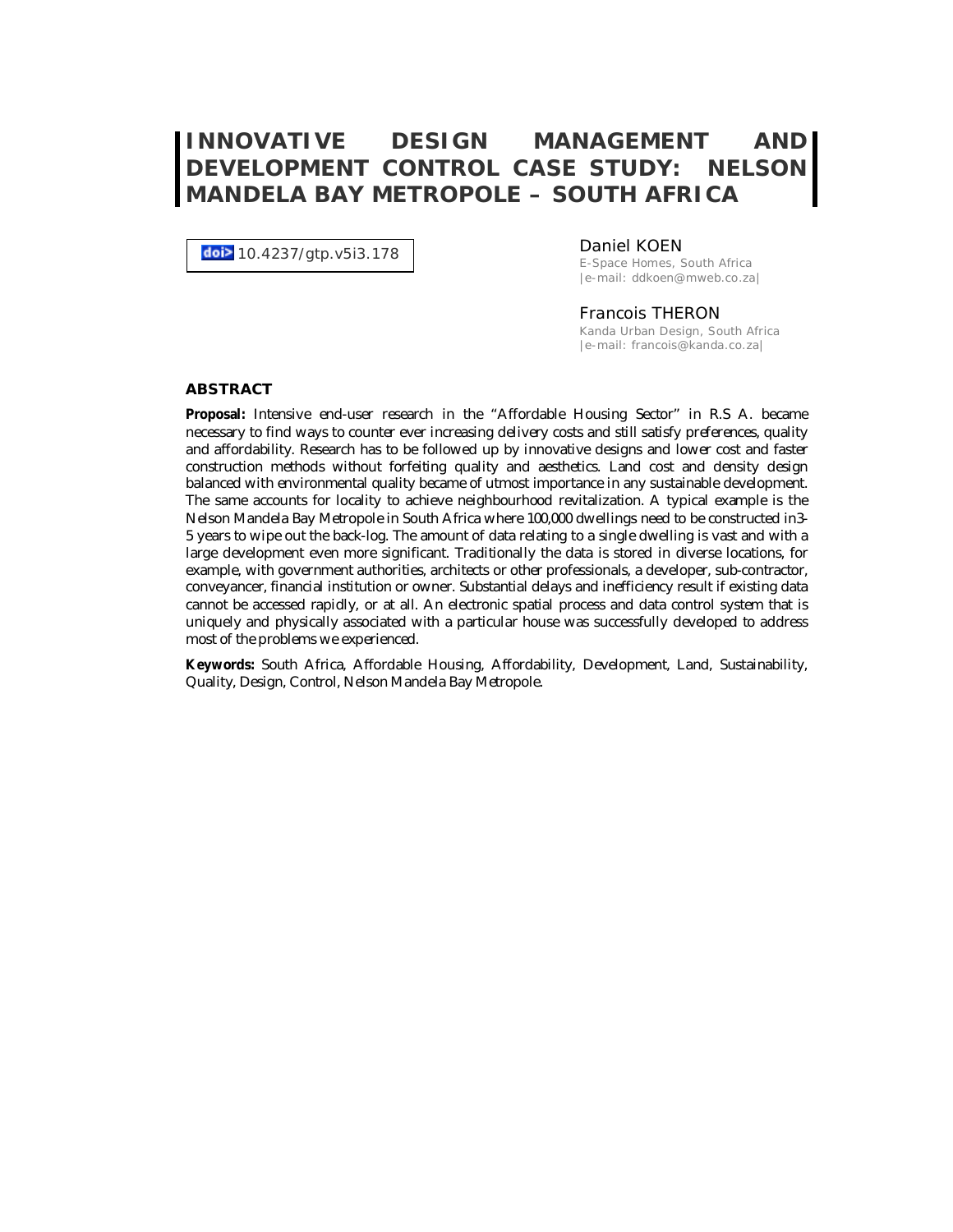#### **1. INTRODUCTION**

South Africa with its political history has divided cities with an urban sprawl with high transport and environmental costs on the one hand and on the other hand we have isolated townships and low cost areas with rows of standardized box-like houses on square grid layouts with minimal facilities and services.



**Image 1: Urban Sprawl | Image 2: Isolated Township**

Certain areas furthermore have wide spread poverty and high levels of unemployment in vast peripheral informal settlements.



**Image 3: Low-Cost Housing | Image 4: Informal Settlements**

A back log of more than 2 million homes exists in South Africa.

Because of several reasons, delivery is not fast enough.

Affordability has become a major stumbling block in the delivery process because of ever increasing costs.

A shortage of skilled labour and the energy crisis in South Africa also play a major role in the failure to deliver.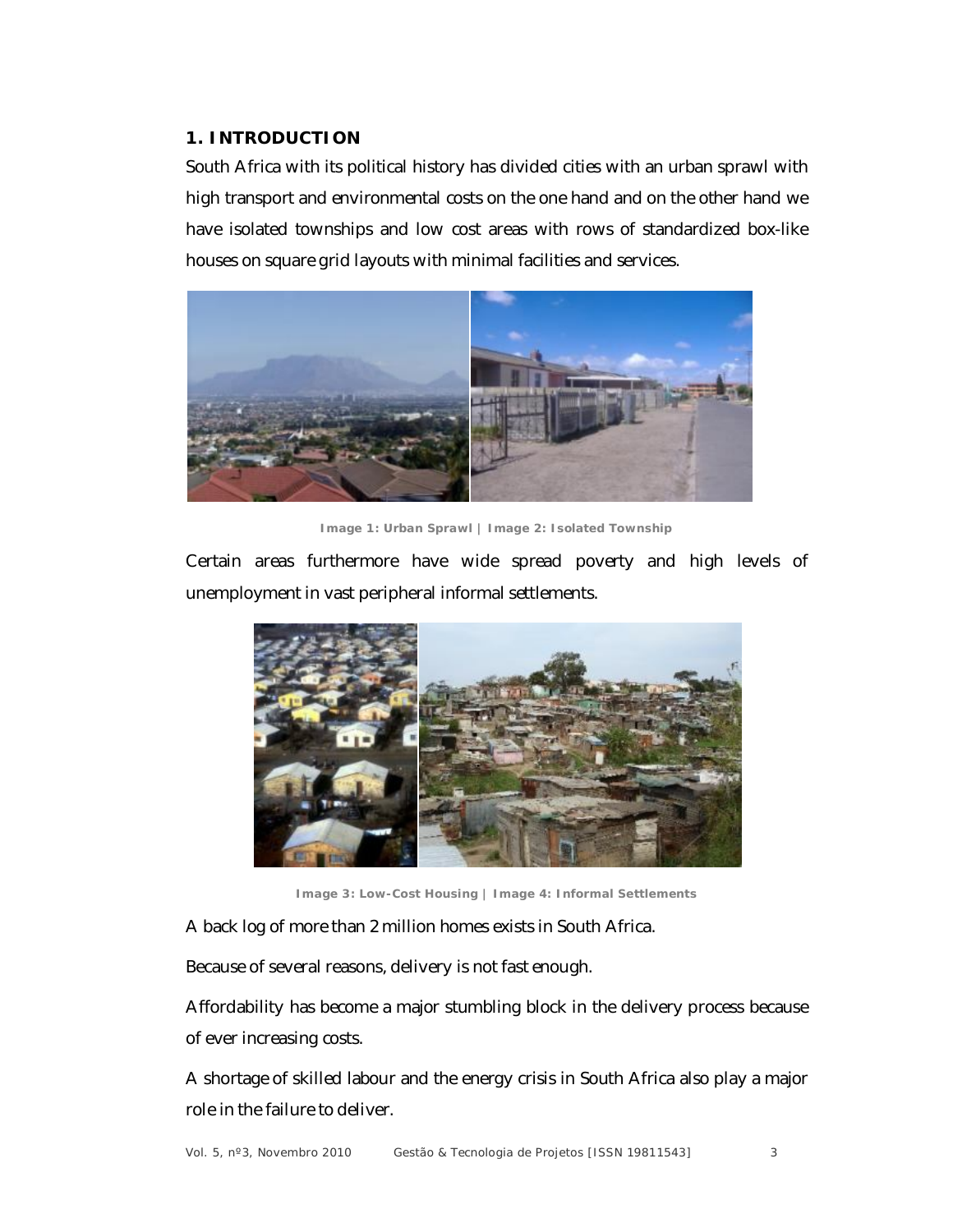High volume developments with increased densities can improve the delivery process; however it brings with it the need for new construction systems with faster turn around time.

That in turn requires the development and use of new technology to ensure good quality control and the ability to handle vast amounts of information characterized by large volume developments.

Lastly a holistic approach embracing all principles is necessary when it comes to the planning and design of the urban framework to improve and eventually overcome the historic imbalances in housing in South Africa.

The Nelson Mandela Bay Municipality devised a planning method called Sustainable Community Unit Planning, which fills the planning gap that existed between Spatial Development Framework Planning and the more detailed layout planning of high volume developments.

Our paper deals mainly with the planning and design process of a high volume development of more than 5,000 units over 4 years in the Nelson Mandela Bay Metropole, called Hillside in Despatch, and which we believe will be urban revitalization and integration at its best.

The amount of data relating to a single dwelling is significant and with a large development it is vast. Traditionally, the data is stored in diverse locations, for example, with government authorities, architects or other professionals, a developer, sub-contractor, conveyancer, financial institution or owner.

Substantial delays and in-efficiency result if existing data cannot be accessed rapidly, or at all.

E-space homes successfully patented and developed an electronic spatial process and data control system that is uniquely and physically associated with a particular house to address most of the problems we experienced in the past and expect to experience with our large volume developments discussed above.

The system has been branded space-key which, for the first time, gives a home an ID called home-ID.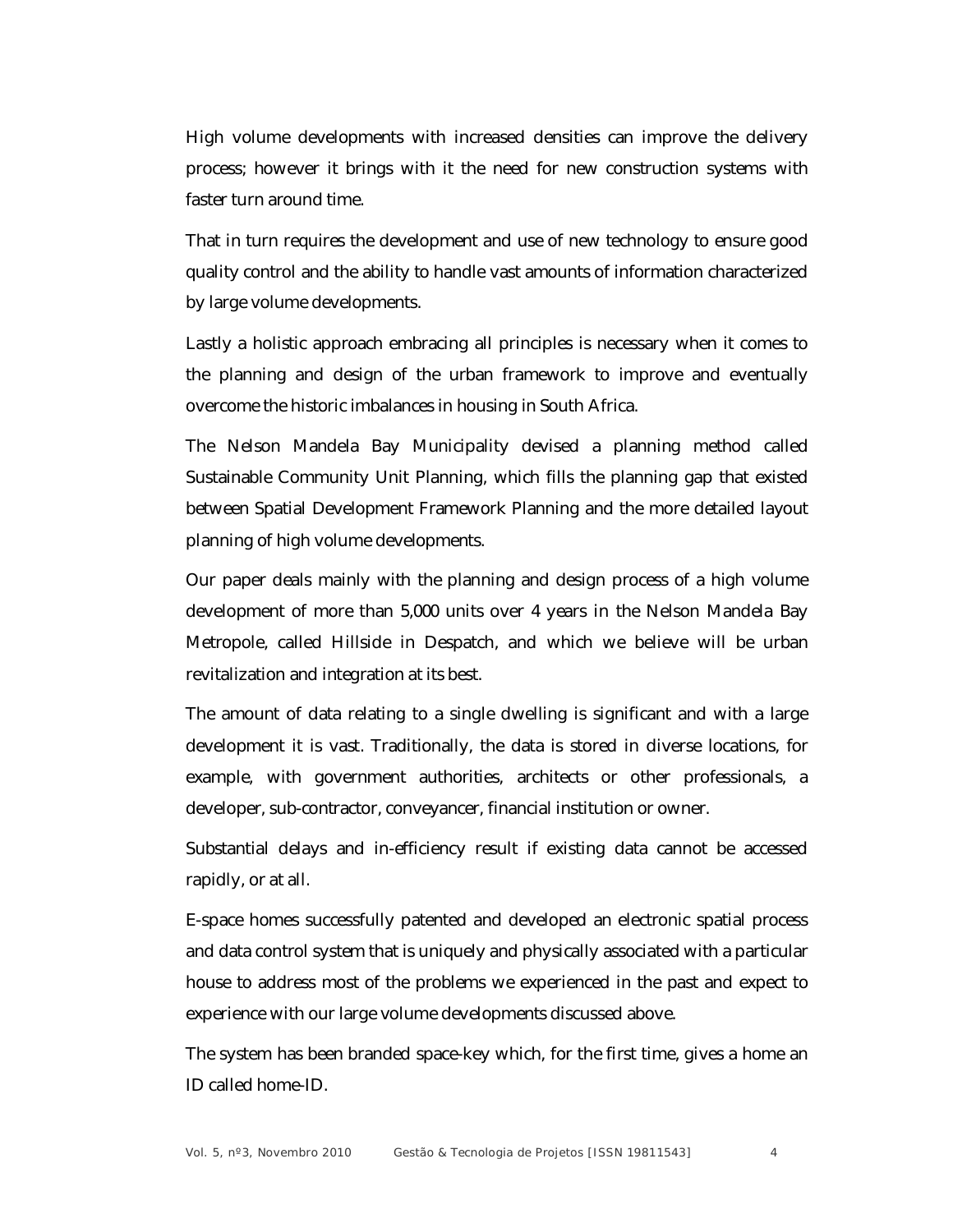### **2. THE SITUATION**

#### **2.1. AFFORDABILITY**

Increases in input cost of land, services and top structures currently play a major role in affordability of end-users in the "Affordable Housing" market in South Africa.

Amongst other factors, this trend impacts seriously on the sustainability of development projects.

The lower to middle income group forms a large part of the above-mentioned market segment (more than 60%). This market is increasingly becoming affordability driven and lean architectural design and design management is necessary to fulfil the needs of this market segment in a sustainable manner, without forfeiting other design principles

### **2.2. BACKLOG**

There is currently a huge backlog in delivery of affordable housing in South Africa (more than 2 million)

A typical example is the Nelson Mandela Bay Metropole in South Africa where 100,000 specially designed dwellings of high architectural and engineering quality need to be constructed over the next couple of years to wipe out the back-log.

#### **2.3. END-USER MARKET RESEARCH**

Since very little, if any, interaction exists between potential buyers and the design team, intensive research is required to determine inter-alia affordability and preferences of end-users. Only when these parameters have been established, can the designs of a lay-out plan and top-structure plans be conceptualized for a particular development.

# **2.4. LACK OF HIGH VOLUME DEVELOPMENTS**

The demand for affordable homes is much larger than the supply. High volume developments are necessary to meet the backlogs.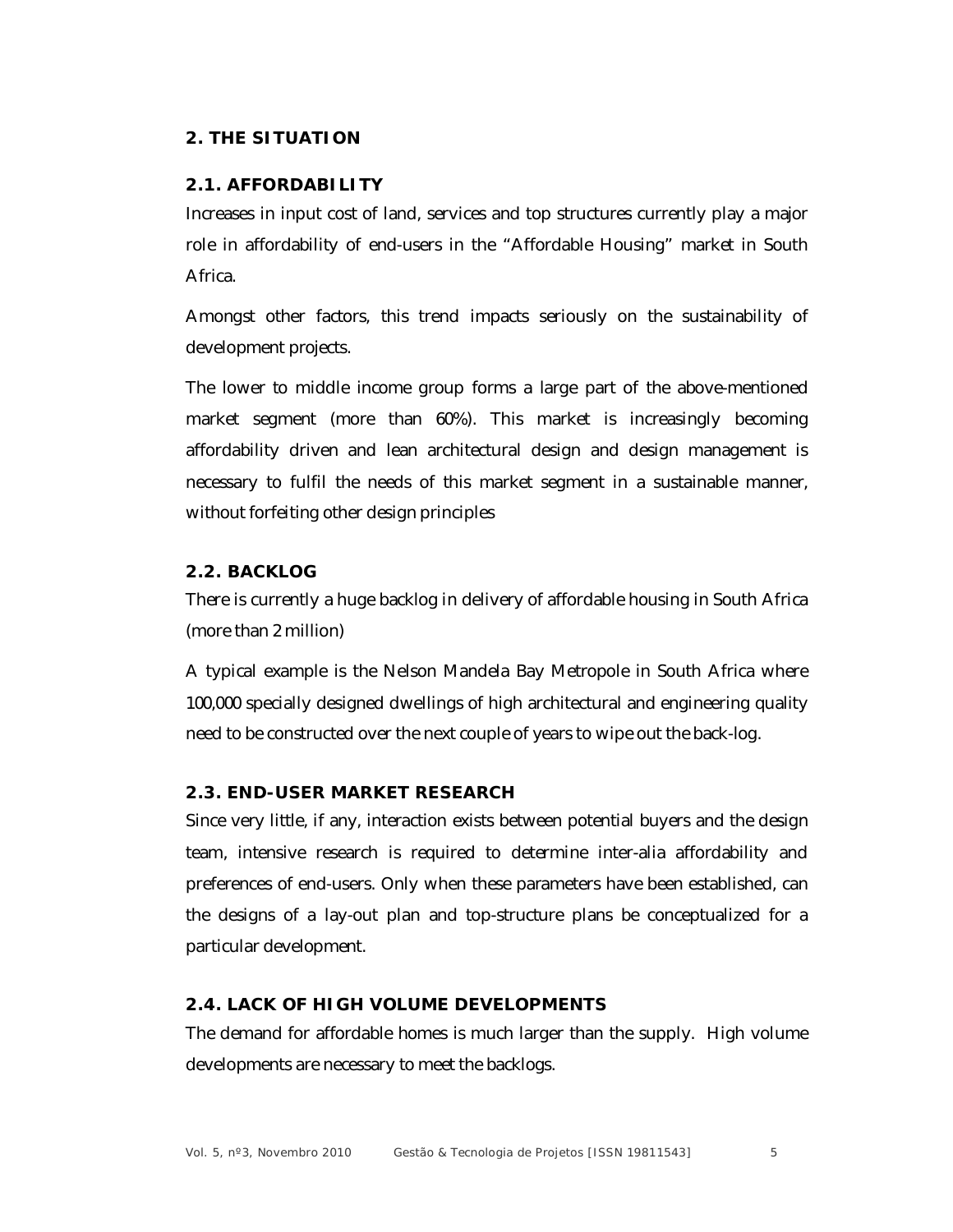# **2.5. HOUSING DEVELOPMENT CONSTRUCTION AND DATA CONTROL**

Traditional methods of development and building, although satisfactory in many respects, do not provide suitable answers to current demands in South Africa and other emerging economies.

Tight control of all aspects of development is essential if dwellings are to be delivered cost-effectively and rapidly.

In a typical exercise suitable land is initially identified. Services must be provided and statutory and local authorities must consent to the proposed development.

The Surveyor does a survey of the individual stands and registers the stands with the Surveyor General for approval of the Surveyor General Plan and the registration of the individual stands.

Such stands are then registered with the Registrar of Deeds only after it has been sold and the transfer takes place.

Individual stands for building locations are identified and dwellings are erected in accordance with approved plans.

Finance is generally required for each dwelling and supervision and control must be exercised over the construction of the dwelling.

Each dwelling is sold either before, during or after construction to a buyer. Financial and other details of the buyer must be recorded. If the dwelling has been financed by a financial institution then, essentially, the dwelling although occupied by a buyer, is subject to a bond or other form of control by a financial institution.

The preceding description of a typical development and building process is brief and deals only superficially with a large number of events which give rise to pertinent data relating to each dwelling.

Traditionally this data is stored in diverse locations, for example with a government or local authority, a developer, a builder, a financial institution such as a bank or building society, and with a buyer or owner of a dwelling.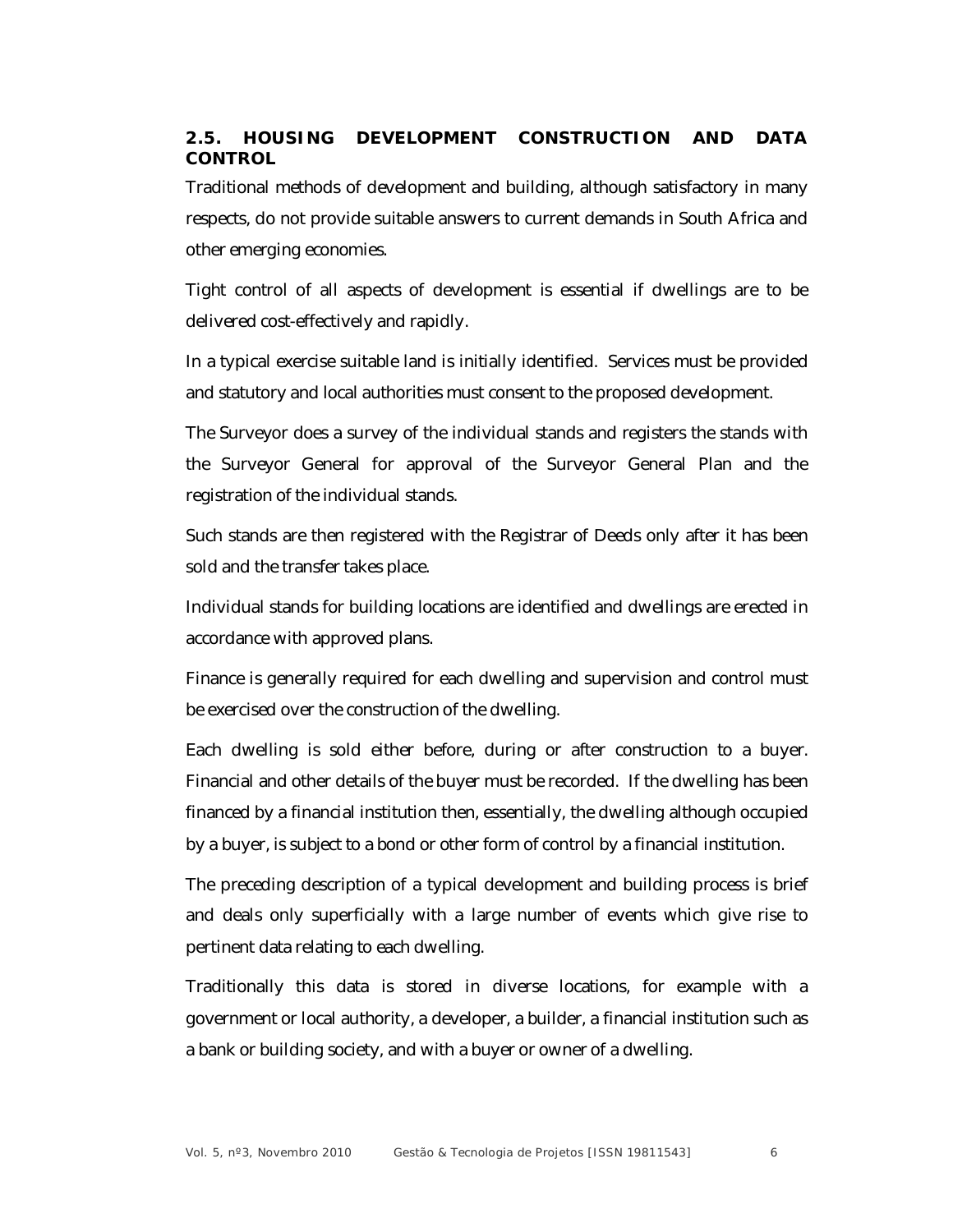Each event or incident relating directly or indirectly to a dwelling generates additional data and usually requires existing data pertaining to the dwelling to be accessed.

The data load increases as events take place after completion of a development and building exercise.

The amount of data relating to a single dwelling is significant and the amount of data relating to a large number of dwellings which form the subject of a development undertaking is vast.

Hard copy plans required by the Nelson Mandela Metro is one example of the amount of information that can be associated with a large development. The required plans for Hillside in Despatch will have a mass of 5 tonnes and solutions are necessary to deal with this kind of phenomenon.

Substantial delays and inefficiencies result if existing data cannot be accessed rapidly or at all.

#### **2.6. ENERGY CRISIS**

South Africa is currently experiencing an energy shortage.

Architectural designs have been too lenient in the past, allowing mechanical and electrical means to correct mistakes made through design.

Little attention was given to embodied energy and life cycle/running costs.

Traditional methods of electricity generation have become insufficient, and a more responsible approach is needed by designers to create buildings that have decreased energy consumption needs, or that are completely self-sufficient.

Buildings should use passive environmental control techniques to the maximum, where climate determines techniques used.

Alternative methods of energy such as solar power need to be implemented.

Due to the current world wide environmental crisis, architects have a responsibility to create environmentally sustainable buildings. This includes water usage, energy needs and waste.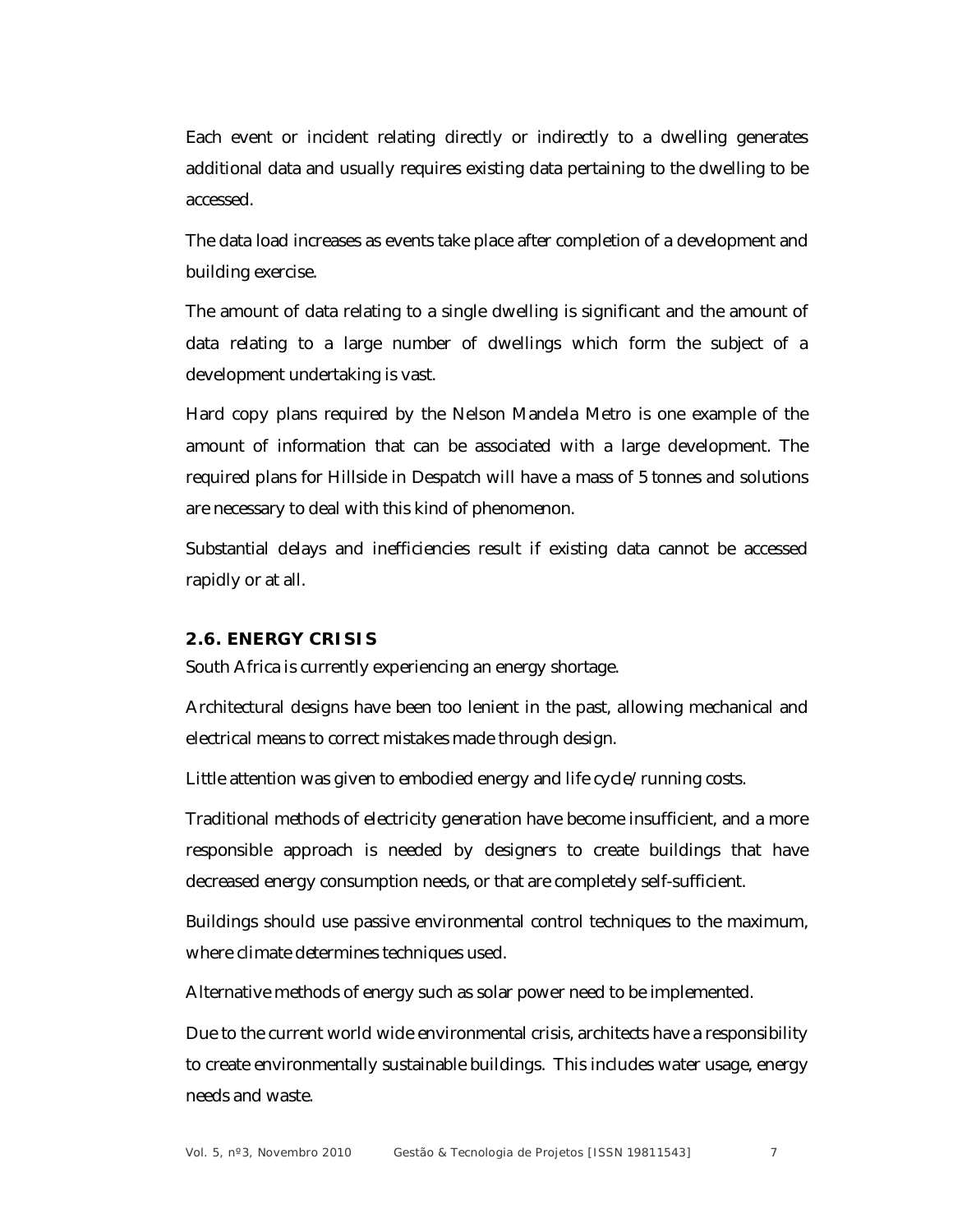# **2.7. LOCALITY VERSUS LAND AVAILABILITY**

The locality of a development is very important in terms of sustainability i.e. transport, neighbourhood revitalization etc.

Government or Local Government land is very difficult to acquire by responsible developers and can take years.

Privately owned land for development in the right locations has become scarce and expensive. When it is acquired at these relatively high prices, special development measures have to be taken to still keep homes affordable and make acceptable returns.

Cosmo City which was a huge initiative to cater for the lower sector, with time, has seen prices increasing and is once again becoming out of the reach of the normal working class.

# **2.8. SHORTAGE OF SKILLED LABOUR**

South Africa experiences a shortage of skilled workers in the affordable housing construction business since most skilled workers are drawn by the mega project boom leaving delivery of homes to unreliable contractors.

New home construction methods that can make use of unskilled labour have become necessary. The quality and aesthetics of such newly constructed homes should be the same or better than that done by conventional building methods to satisfy end user needs. Special architectural designs are needed and easier quality control and cost savings should be possible.

#### **2.9. END USERS IN THE AFFORDABLE MARKET SECTOR**

The affordable market is a special market different from the higher income market. Different marketing strategies have to be followed.

Prospective buyers are not easily reachable and have to be educated in terms of home ownership.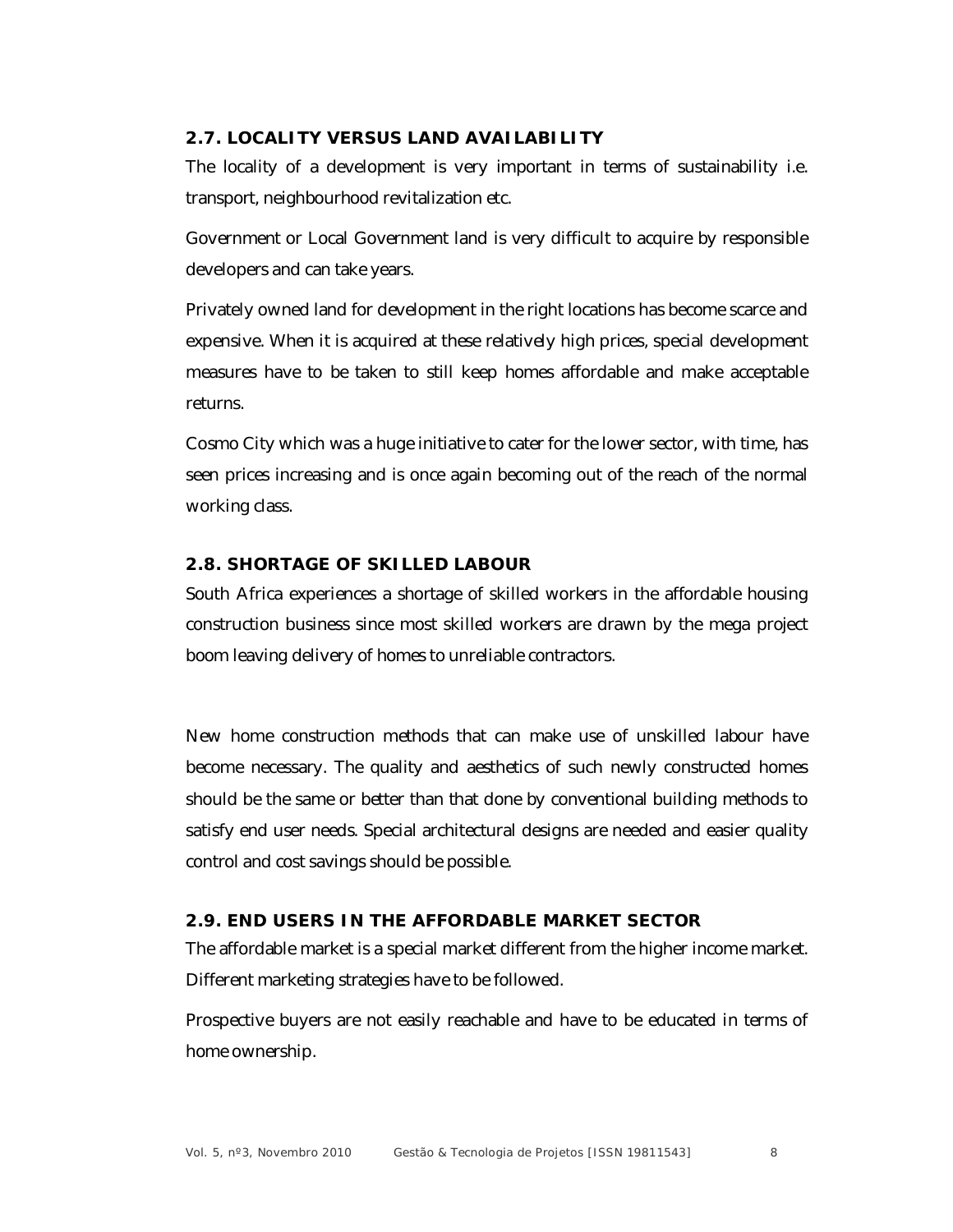For example, in the affordable market sector in South Africa, the average property transfer delay is 320 days from commencement of the first contact with the prospective buyer in comparison with the middle to high income sector which amounts to only 94 to 120 days.

# **2.10. CONSTRUCTION OF TOP STRUCTURES**

Extensive research was done on alternative top structure construction methods since the cost of conventional building has increased to the extent that it makes it impossible for the lower income groups to purchase their own dignity home.

#### **3. SOLUTIONS**

How we address the above-mentioned problems

#### **3.1. INNOVATIVE DESIGN MANAGEMENT**

*Density*

To counter act rising input costs, design for higher density can be applied to bring down stand/unit costs without having to forfeit environmental quality.

Densities of 50 to 70 units per hectare versus 25 units should become the norm in South Africa rather than the exception.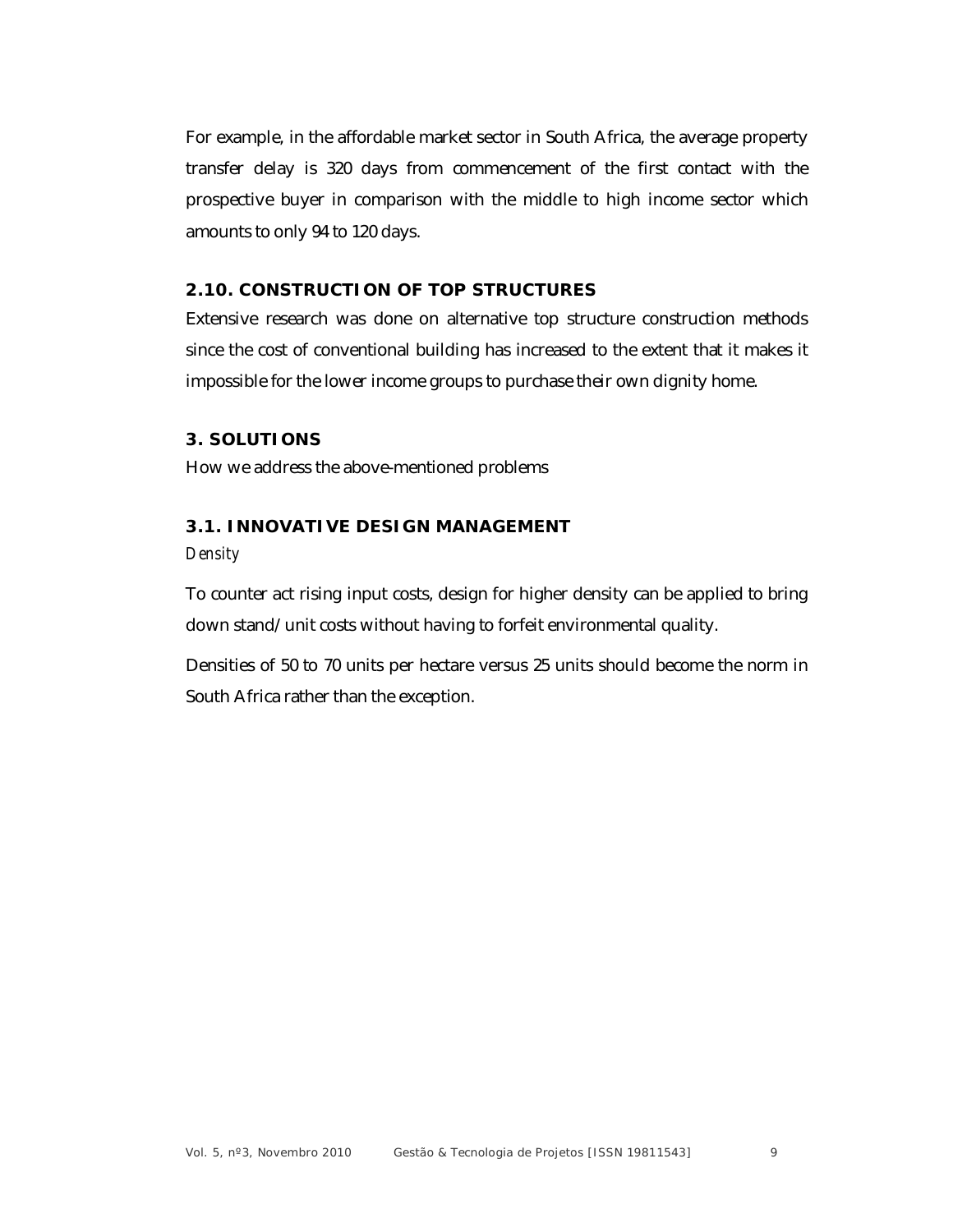

**Figure 1: Urban Framework of Hillside in Despatch**

This principle was applied in Hillside in Despatch in the Nelson Mandela Bay Metropole. To improve affordability, the number of units was increased from 3,700 to 5,390 – an average density of 45 residential units per hectare (121 hectares). Public open spaces and other development criteria including environmental issues are still in accordance with general development requirements of the Metro.

#### *Top Structures: General*

Taking economical and qualitative market factors into consideration, design of top structures becomes vital to meet all architectural requirements as well as at the same time makes provision for affordability and matching it with end-user preferences and sustainability.

The development team (Developer, Architect & Town Planner) embarked on a strategy to meet the abovementioned criteria.

#### *Top Structures: Construction (Solid concrete panel walling system)*

After world wide research and careful consideration and trial construction we chose solid concrete panels (20mpa) to replace brick and mortar. The system can best be applied with standardized designs in large volume developments and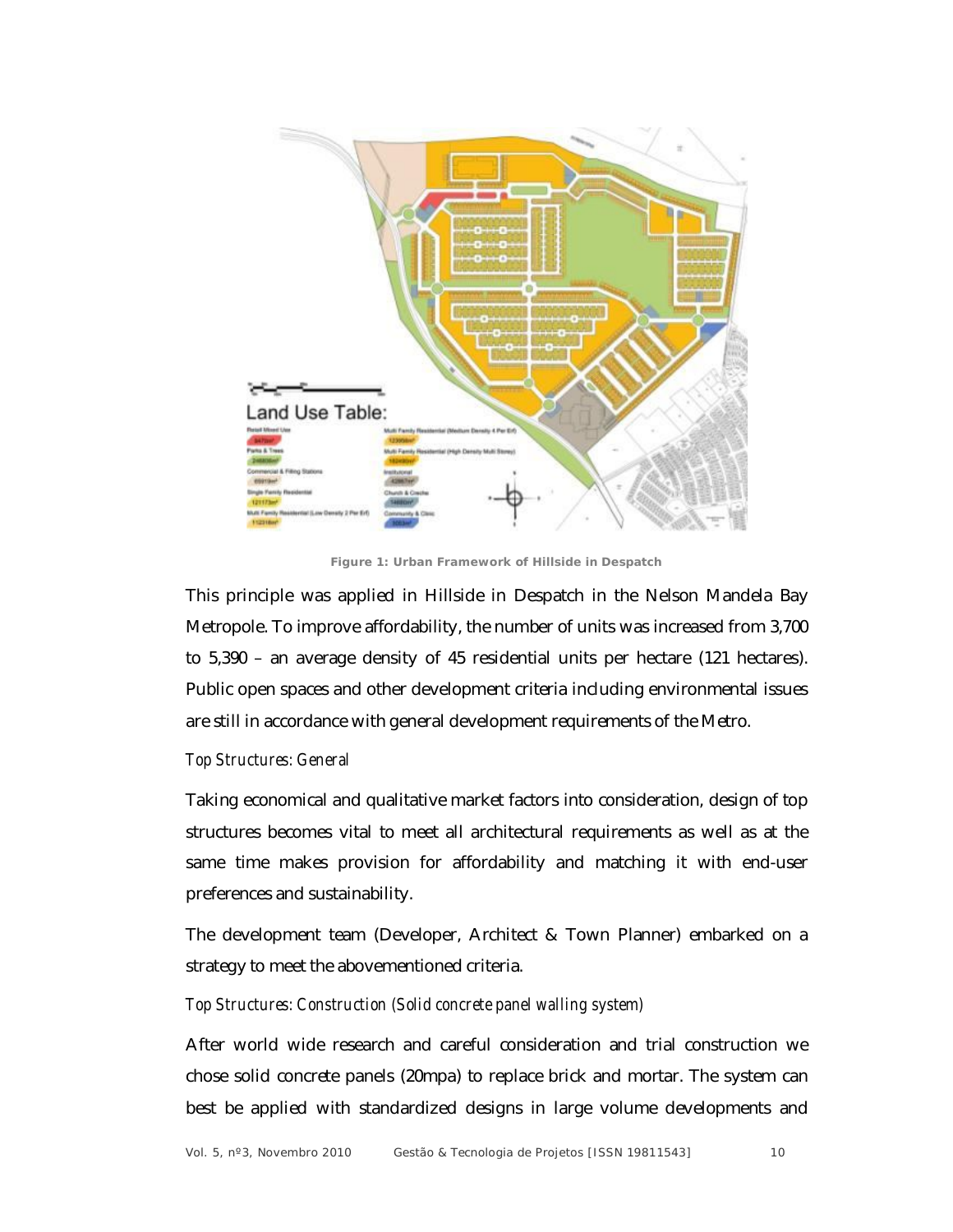which make quicker turn around time and lower costs possible without forfeiting any aesthetics or quality priciples.



**Image 5-7: Solid Concrete Panel Walling System**



**Image 8: On-Site Concrete Panel Factory**

Panels are manufactured on site in a process controlled environment with our own cement silos and batching plants.

Construction thus becomes a manufacturing and assembly process that is superior in terms of all aspects of control.

#### *Top structures: Space-Key Home ID applications*

The Space-key Home ID central data base with its control abilities will enable one to manage the control of large developments, security villages, body-corporates and home owners associations.

Should we take Hillside in Despatch for example the following is planned and will be made possible:

- Identification for each unit home ID
- Home owners associations for different super blocks (20 to 30 units)
- Regulation of all conditions incorporated in sales agreement.
- Data base linked to home ID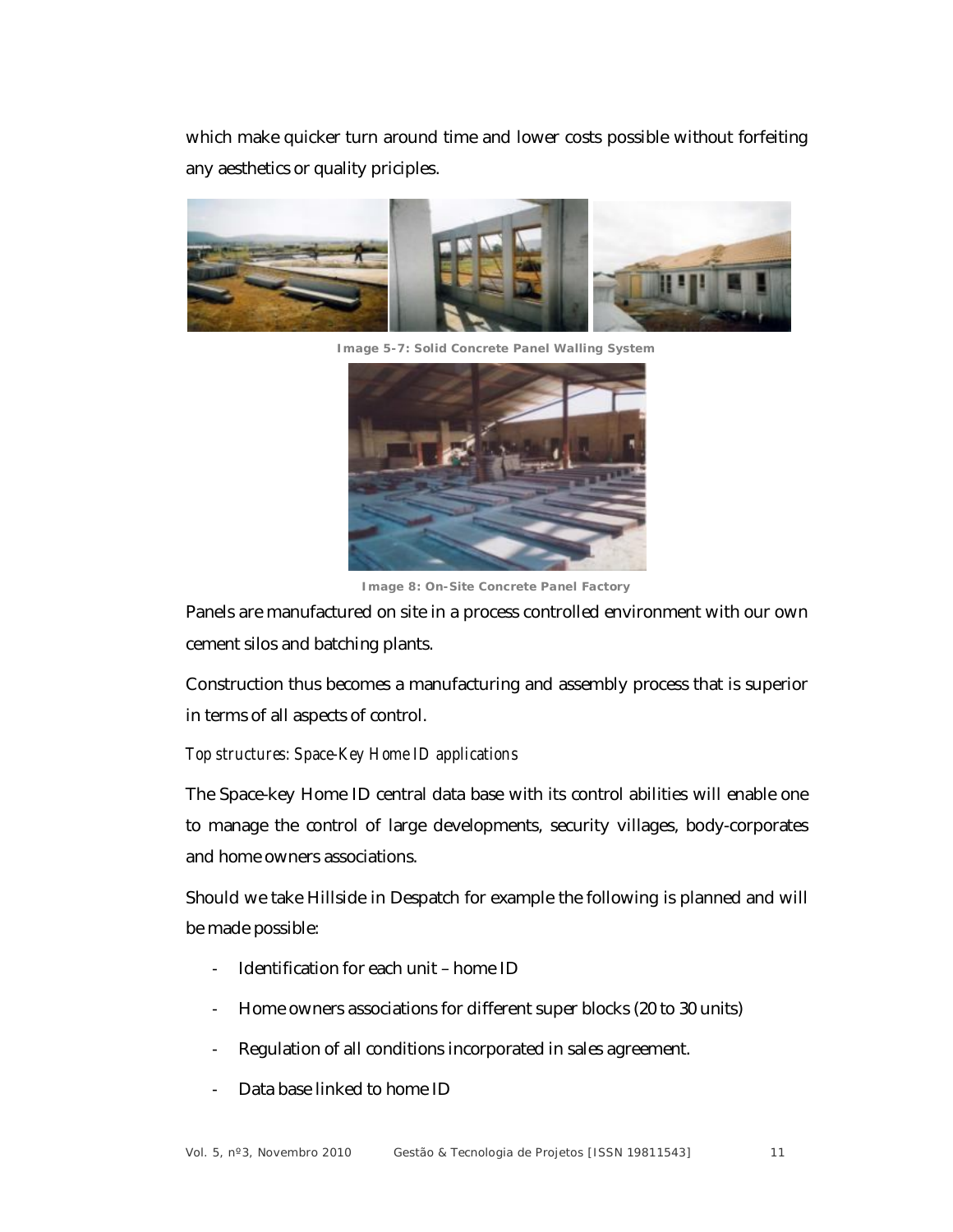- Home ID linked to home owners association.
- Water and electricity readers linked to home ID
- Electricity and water usage logged in space-key
- Energy savings logged in space-key
- Controlled extensions of units and many more (expansion).
- All units to be energy efficient with up to 40% energy savings

Correctly planned and organised a single large development with the size of Hillside in Despatch will be phased into the maximum time frame of just more than three years completing 200 units per month and using 10 sets of panel production moulds.

### *Top Structures: Phased Incremental Units*

Phased incremental units were designed to increase the range of affordability and allow end-users to enter the market in accordance with their income and loan qualifications as well as to make extensions possible in an organized manner; not losing the character of a particular development.



**Figure 2: Phase 1 – 57m2 (Left) & Phase 2 – 99m2 (Right)**

Versatile spaces are incorporated in the designs that could double as rental rooms, spaza shops etc. to increase affordability and density and to create secure environments within larger developments.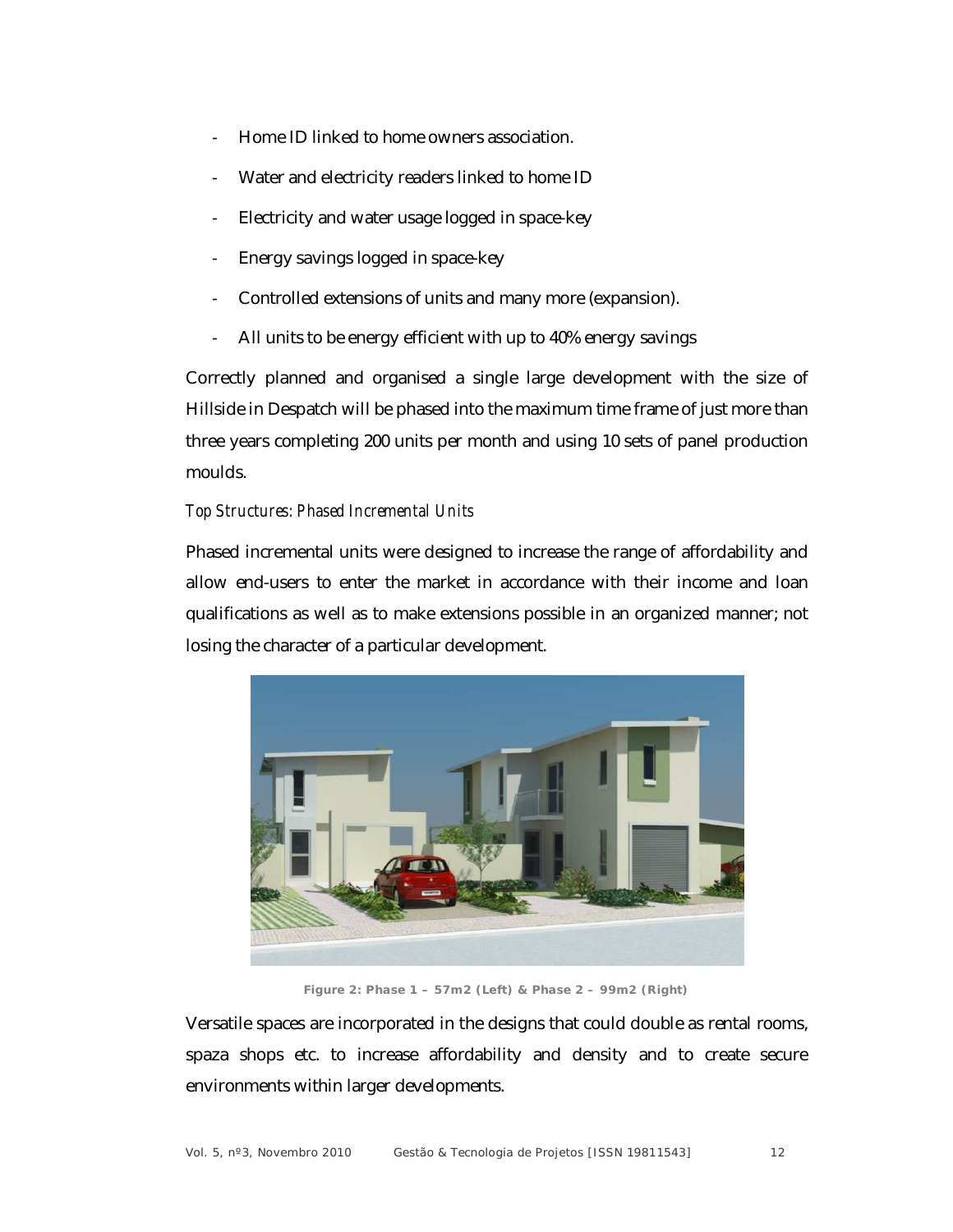#### *Top Structures: Passive Energy Design:*

There are a number of passive design methods that can be implemented to create a building with low energy needs. Of the most important factors to consider are climate influences and sun-angles. The selection and combination of different principles are project specific. All units are passively designed to conserve energy

#### *Top Structures: Unit Design Principles*

Design principles applied include the following:

#### *Top Structures: Design Principles – General Architectural Approach*

In the first instance a very close relationship is to be maintained with the developer who has to have the vision and willingness for innovation and change.

The approach is to design high density units with a sense of dignity and privacy. Something one can be proud of. We aim to create a place where people feel that they belong.

The sustainability of these projects depends on volume. The projects need to be high volume developments of 1,000 units and more.

We try to ensure that people do not get lost among the numbers by using simple techniques that ensured responsible and successful housing all over the world and for many years.

The process starts with the town planning layout and ends in the small details of the building.

It is important that the developer also notice and accept the value of adding these principles that we apply, in order to create a sense of place within the urban fabric.

*Top Structures: Design Principles - Orientation*

Orientation with optimum use of:

Natural light and direct solar gain in winter and shading in summer

Glazing positions and openings and overhangs.

Provision is made for insulation in ceiling space.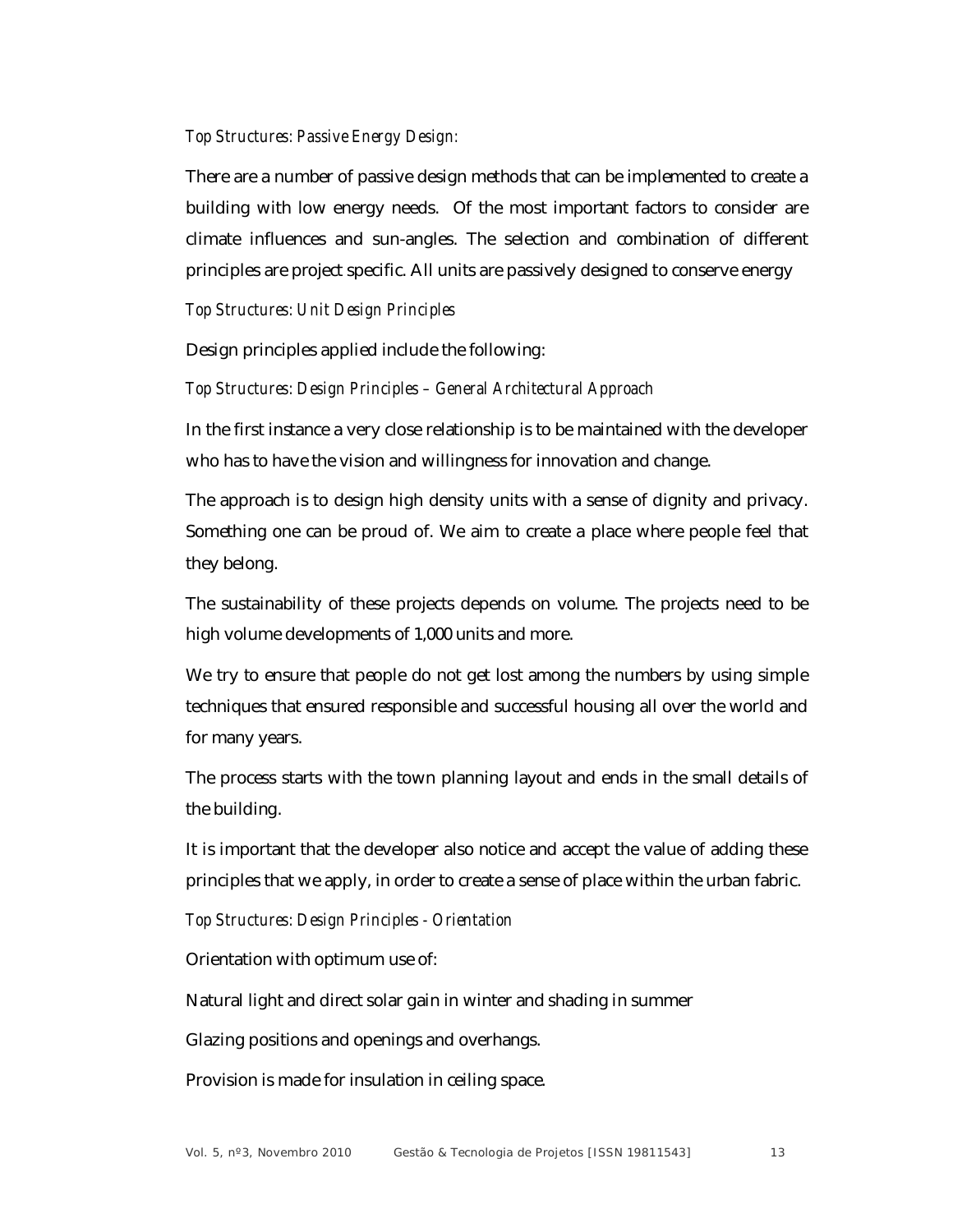Natural ventilation and lighting is utilized to its optimum.

*Top Structures: Design Principles - Lower Electrical Demand (Applied)*

Methods used to lower electrical demand include:

Installation of solar water heaters and central heating systems

Low energy fittings

Gas used for cooking

With the above measures a savings of 45% energy is achieved.

*Top Structures: Design Principles - Other Methods (To be applied)*

Other methods used to lower the environmental impact of a building are:

Rain water collection

Grey water recycling

Black water disposal – septic tanks and French drains

Recycling projects

Promotion of urban agriculture

*Top Structures: Other Principles - Services*

Minimized cost for services, with economy of the design and town planning layout, should be the goal.

*Top Structures: Other Principles - Street Front*

Streets are designed with the emphasis on pedestrians and cyclists with cars coming second.

*Top Structures: Other Principles - Privacy*

Privacy is an important key to the success of a high density development and needs very careful consideration in terms of the design. In this sense the saying of "good design does not cost more money" is very true.

*Top Structures: Other Principles - Social Formation*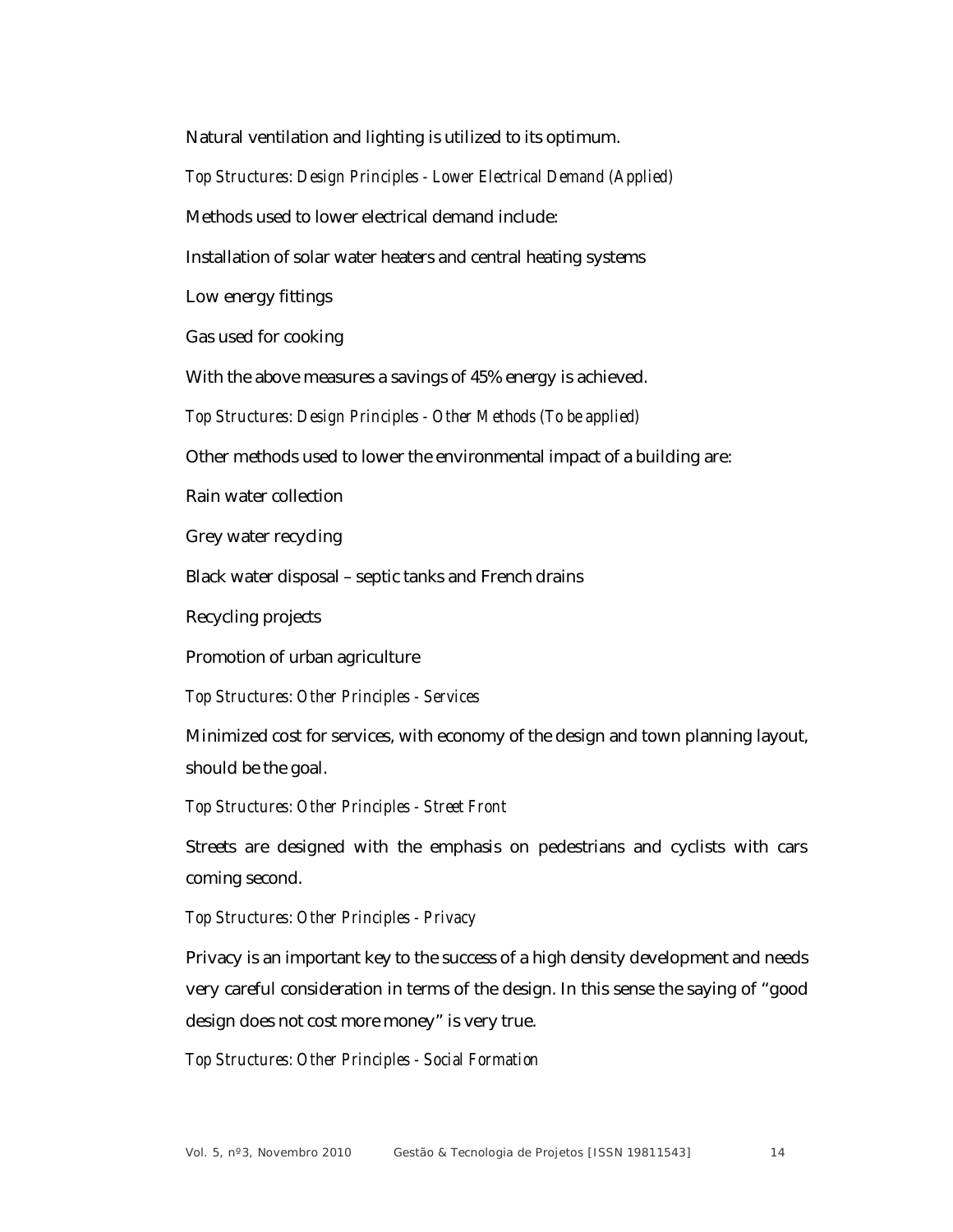Social formation is an important consideration especially in the case of larger projects. Super blocks are erected with land owners associations of 20 to 30 units within such blocks.

#### *Top Structures: Other Principles - Sustainability*

In the affordable market sustainability needs to be considered in every development in terms of different time frames of social interaction as well as in terms of economical factors during and after completion of the project.

#### *Top Structures: Other Principles* - Interface

Surveillance of the street is created by creating balconies and porches. The street should be a friendly place where people live. We believe there is no better security than as many eyes as possible watching the street. Neighbours need to know each other and together take ownership of their environment.

We aim in our designs to create communal safe areas as well as to comply with the traditional requirement to make it easy for dwellers to stay in contact with their neighbours and the neighbourhood in general.

#### *Top Structures: Other Principles - Affordability*

Affordability is probably the most important issue that needs attention first and foremost but we do not sacrifice dignity and good design to achieve affordability.

*Top Structures: Other Principles - Maximising Income Generating Possibilities*

We endeavour to create vibrant neighbourhoods that can sustain themselves. For instance garages can double as spaza shops during the day if one has provided alternative parking for cars in the development.

A number of units are in addition designed with a combination of residential and shopping space.

In our designs we try to make provision from the outset for the construction of rooms that could be rented out to create income. This approach assists to prevent the building of shacks in the back yard for rental purposes.

*Top Structures: Other Principles - Identity*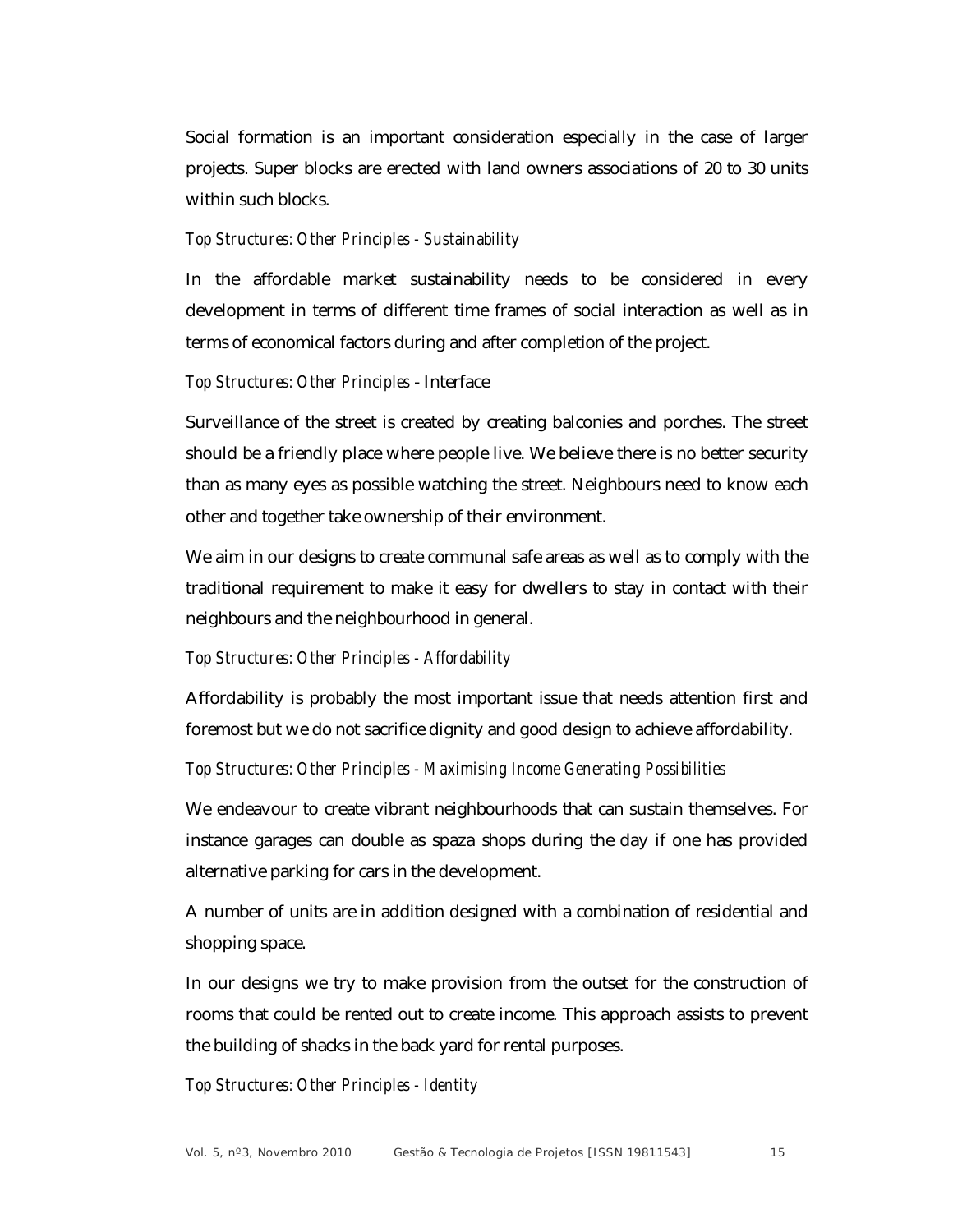Everybody wants his own address that is not only a number on the wall but something that is different and can be referred to.



**Figure 3: 4 Units, 1 Entrance, Communal Courtyard & Rental Rooms on top of Garages**

An address can easily be provided through careful detailing without increasing costs

# **3.2. DEVELOPMENT CONSTRUCTION AND HOME DATA CONTROL** *General*

High volume developments need special control mechanisms.

An electronic information process and quality control system was developed to uniquely identify a particular dwelling. (Provisional Patent No. 2007/08825).

This system is used to collect and store information and also control various aspects of the development process as well as historical data which arises after completion of the process when occupation has taken place and when the home is normally owned by way of a bond held by a financial institution.

# *Process Description*

Each house is equipped with a Radio Frequency Identification (RFID) device. The RFID contains a unique identification code and has the capability to store limited data. The unit is enclosed in the foundation of the house.

The RFID Reader is used to read data and the unique identification code on the RFID tag.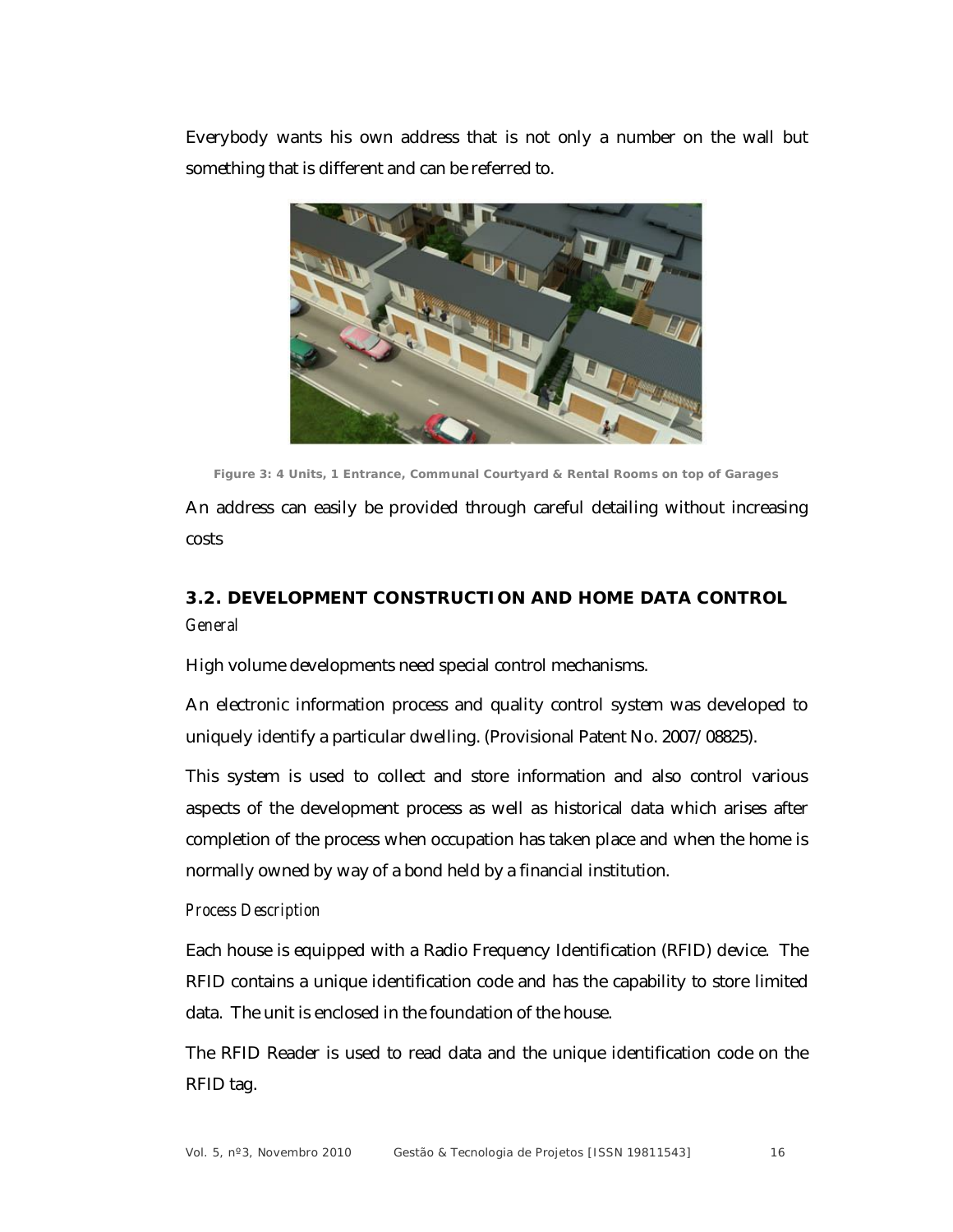The RFID reader has the following features:

Incorporates a microprocessor, which allows the development of custom user applications.

User interface to capture and display data.

Read and write RFID tags.

GPS receiver to confirm location

GPRS/3G connectivity via the GSM network.

Interfaces with data capturing devices e.g. camera.

The data which is acquired at a housing structure is downloaded in real-time to a Housing Project Server via a secure link on the GSM network. The data is maintained in a database and users are able to access the data via a WEB browser, using a secure Internet protocol.



**Figure 4: Network Architecture**

Stakeholders in the housing projects will be able to interface with the Housing Project Server via Virtual Private Networks (VPN).

| House<br>Registration | An RFID is installed in the appropriate position at each  <br>house which needs to be registered on the HPMS. |
|-----------------------|---------------------------------------------------------------------------------------------------------------|
|                       | RFID reader reads the RFID code and acquires the GPS<br>coordinates of the house which is registered.         |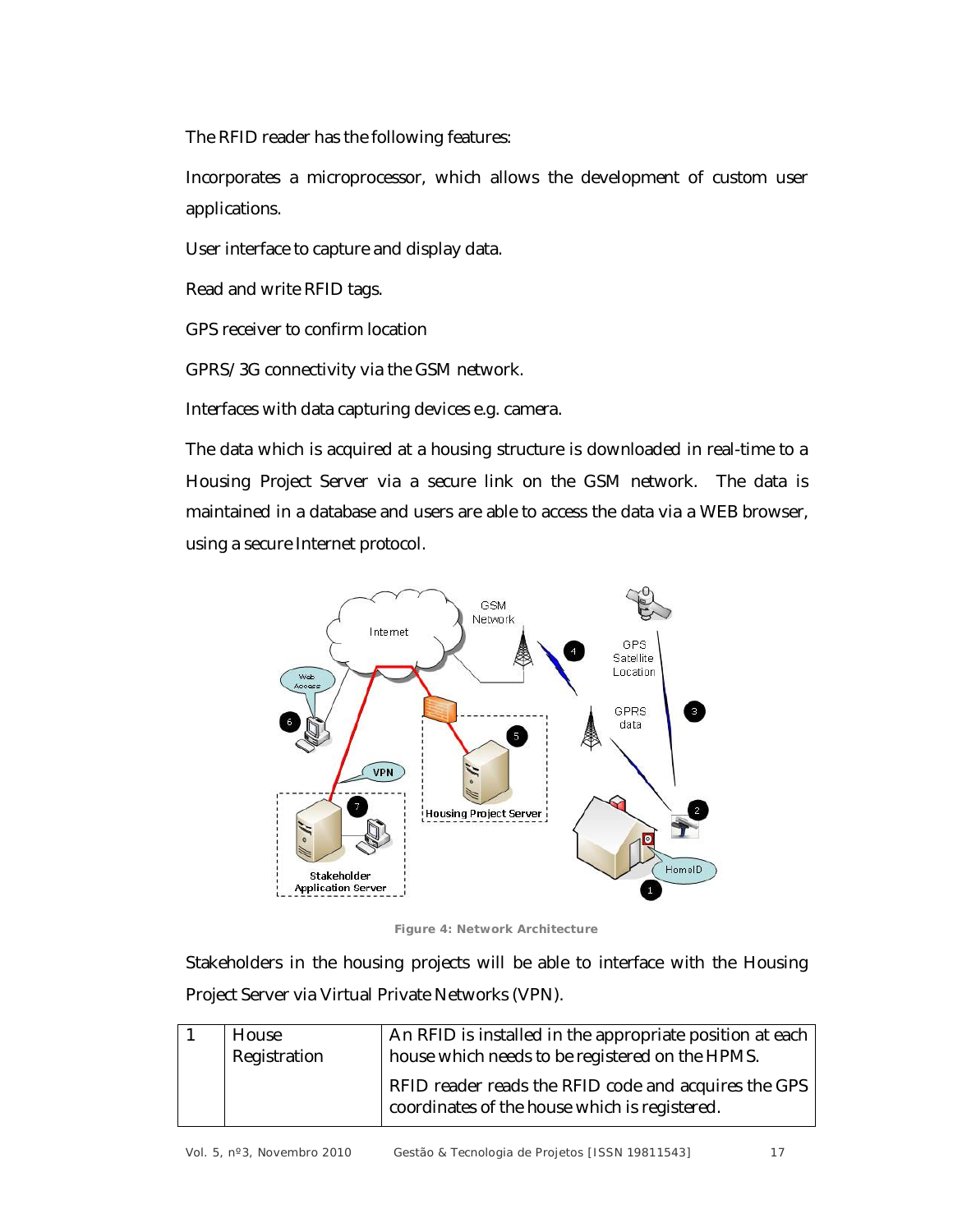|                |                                                             | RFID code & GPS coordinates is transferred to Housing<br>Project Server.                                                                                       |
|----------------|-------------------------------------------------------------|----------------------------------------------------------------------------------------------------------------------------------------------------------------|
|                |                                                             | The RFID Reader writes the GPS coordinates and other<br>TBD data to the RFID tag.                                                                              |
| $\overline{2}$ | Data Capturing                                              | A house is identified by reading the RFID code using a<br>RFID Reader.                                                                                         |
|                |                                                             | The data capturing session is authenticated by the<br>Housing Project Server, using the identification code<br>and GPS coordinates.                            |
|                |                                                             | Data is captured using a data entry form on the RFID<br>reader or data capturing devices.                                                                      |
|                |                                                             | The captured data is transferred to the Housing Project<br>Server.                                                                                             |
| 3              | Access<br>development                                       | Users can access the information maintained in the<br>Housing Project Server via a Web browser interface.                                                      |
|                | project<br>information                                      | Data can be viewed, exported or printed from the web<br>browser.                                                                                               |
|                |                                                             | Data entry is possible from the Web browser.                                                                                                                   |
| 4              | Off-line<br>data<br>retrieval.                              | RFID Reader is used to retrieve data stored on the RFID<br>tag.                                                                                                |
| 5              | with<br>Integration<br>housing<br>project<br>stake holders. | Stake holder software applications interfaces with the<br>Housing Project Server via a VPN and housing project<br>information will automatically be retrieved. |
|                |                                                             | The integration of the Housing Project Server will be<br>able to supports work flow processes of stake holder<br>applications                                  |

**Table 1: Workflow Overview**

# **3.3. SYSTEM FEATURES**

*Space-Key Home ID - General*

The system is particularly suited for use in high volume developments. The many features of the system are as follows:

In a typical development exercise a developer identifies suitable land for development. Title deeds are checked and plans are obtained from the surveyor general. The geographical coordinates of the land in question are validated.

In any appropriate sequence the following activities are carried out: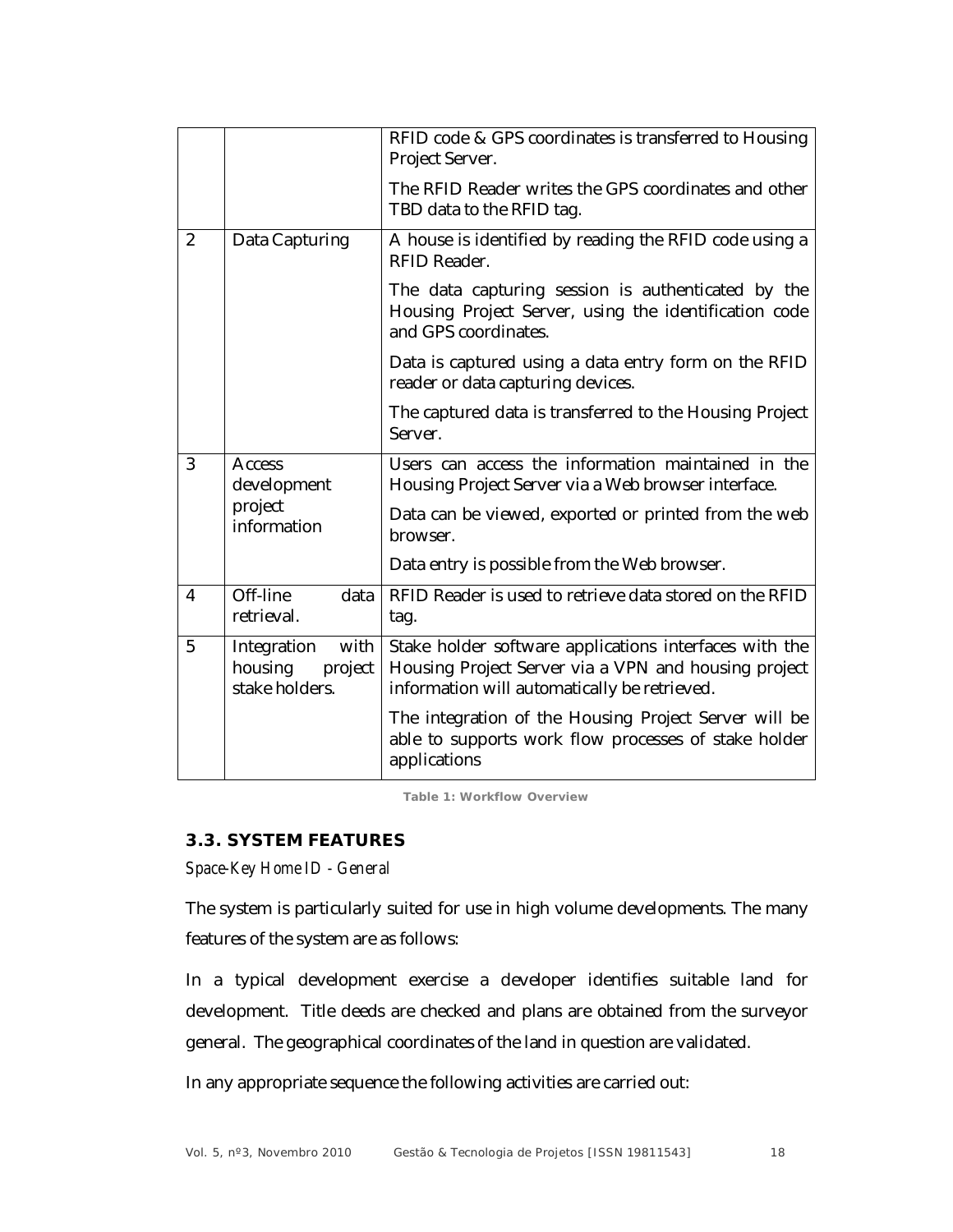An environmental impact assessment program is conducted;

A town planner is appointed;

A sub-division survey is carried out by a qualified land surveyor. The surveyor general is approached for approval of the sub-division of the land in question. The approved surveyor general's plan is logged and thereafter stand boundaries are identified.

The developer draws up and implements a development program;

An architect is appointed. The architect, in respect of each site, prepares a site plan and this is submitted to the local authority for approval. The site plan is logged;

civil and electrical engineers are appointed to do bulk reports, prepare reticulation plans for services such as water, sewerage, and electricity, to negotiate rights of way where necessary, and to obtain approval from the local authority for the intended services; and

A contractor is then appointed to implement the construction program.

Up to this stage data which is generated is in respect of a structure which is to be erected i.e. a virtual structure. The data is comprehensively logged in a suitable storage mechanism which is uniquely associated with the structure which is to be built. In this situation the structure can be conveniently identified with reference to the Surveyor General stand number of a site on which building is to take place.

Activities which subsequently arise relate to the erection of the structure and include the following:

Site meetings typically between project managers and the building contractors and engineers. These give rise to progress reports;

Inspections by local authorities and regulatory bodies e.g. electrical and home construction inspectors;

Architect supervision, etc;

Inspections by a financing institution; and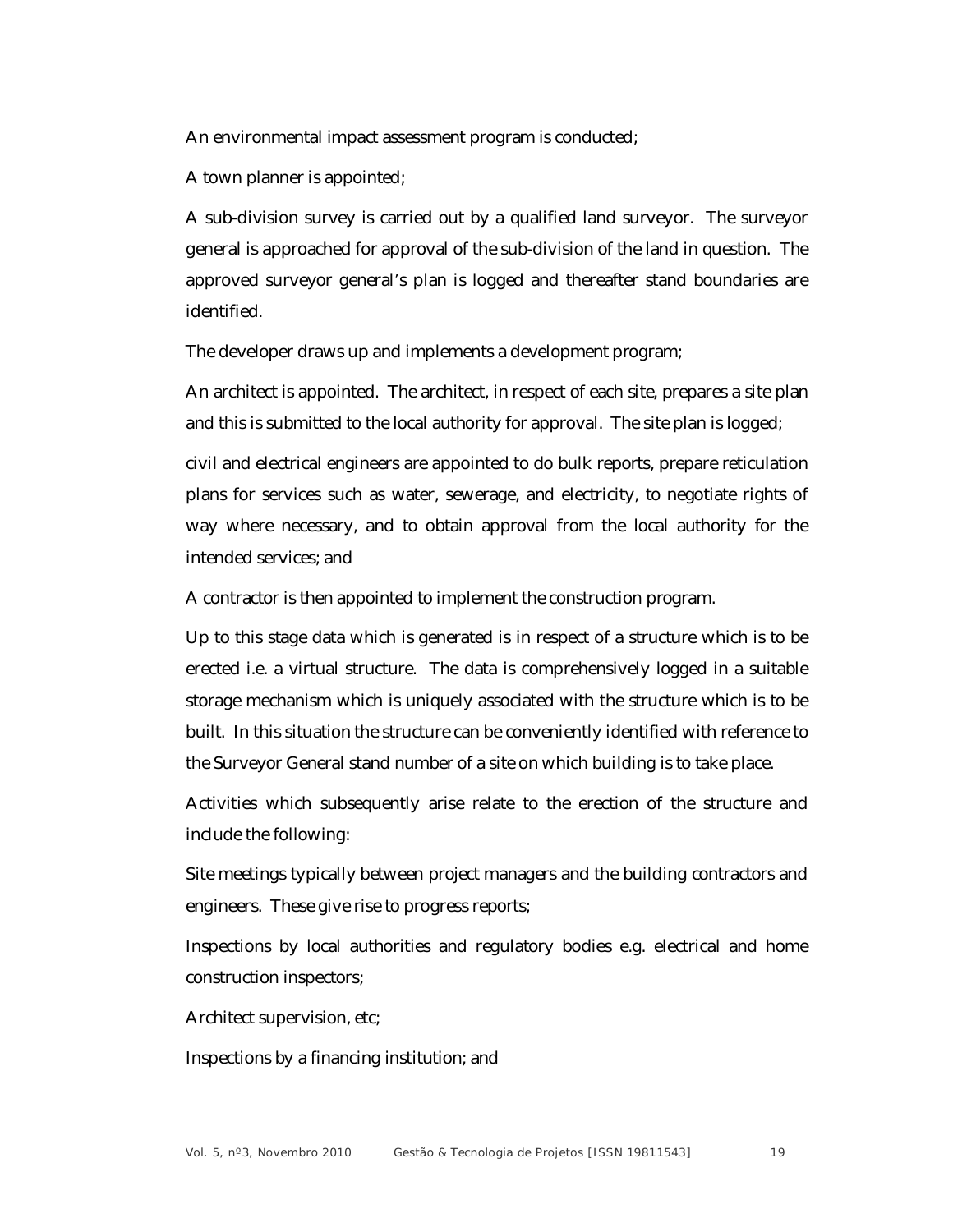Attending to snag lists such as remedial work to overcome defects and to ensure full compliance with initial approved working plans.

A third category of activities relates to financial and sales aspects. Thus a potential buyer would approach a financial institution for finance to purchase the structure. Arising therefrom the financial institution would inspect the structure and make an assessment of the viability of a loan to the potential buyer. Depending on the outcome of such investigations finance can be made available and agreements are concluded between the respective parties.

Subject to guarantees being made available by the financial institution, a conveyancer is appointed to register the transfer of the property in question to the buyer and to register a bond over the property in favour of the financial institution.

Statutory or regulatory requirements are attended to.

A large number of individual quality control and inspection visits takes place. The building progress is monitored and quantities of building material delivered to the building site and used in the building activity are tracked. Inspections typically include the following: foundation inspection, rational design inspection, an inspection by a bank or financial institution which provides finance for the building activity, municipal inspections, and inspections for the issuing of compliance certificates. Service connections are made to water supplies, electrical supplies and sewerage outlets. Finally an occupation certificate is issued and the buyer is lawfully entitled to occupy the structure.

Financial and historical information and pertinent details relating to a structure typically include the following: the name and address of the institution which finances the structure, the number of each bond which is registered over the property, the name and identity details of the buyer, the buyer's physical address, full details of the title deeds relating to the property in question, data relating to NHBRC enrolment particulars, stand number, SG (surveyor general) plan, boundary points, a full copy of the original plan and a copy of any plan approved and used after completion for extension or repairs and modifications to the structure or for reticulation purposes or the like.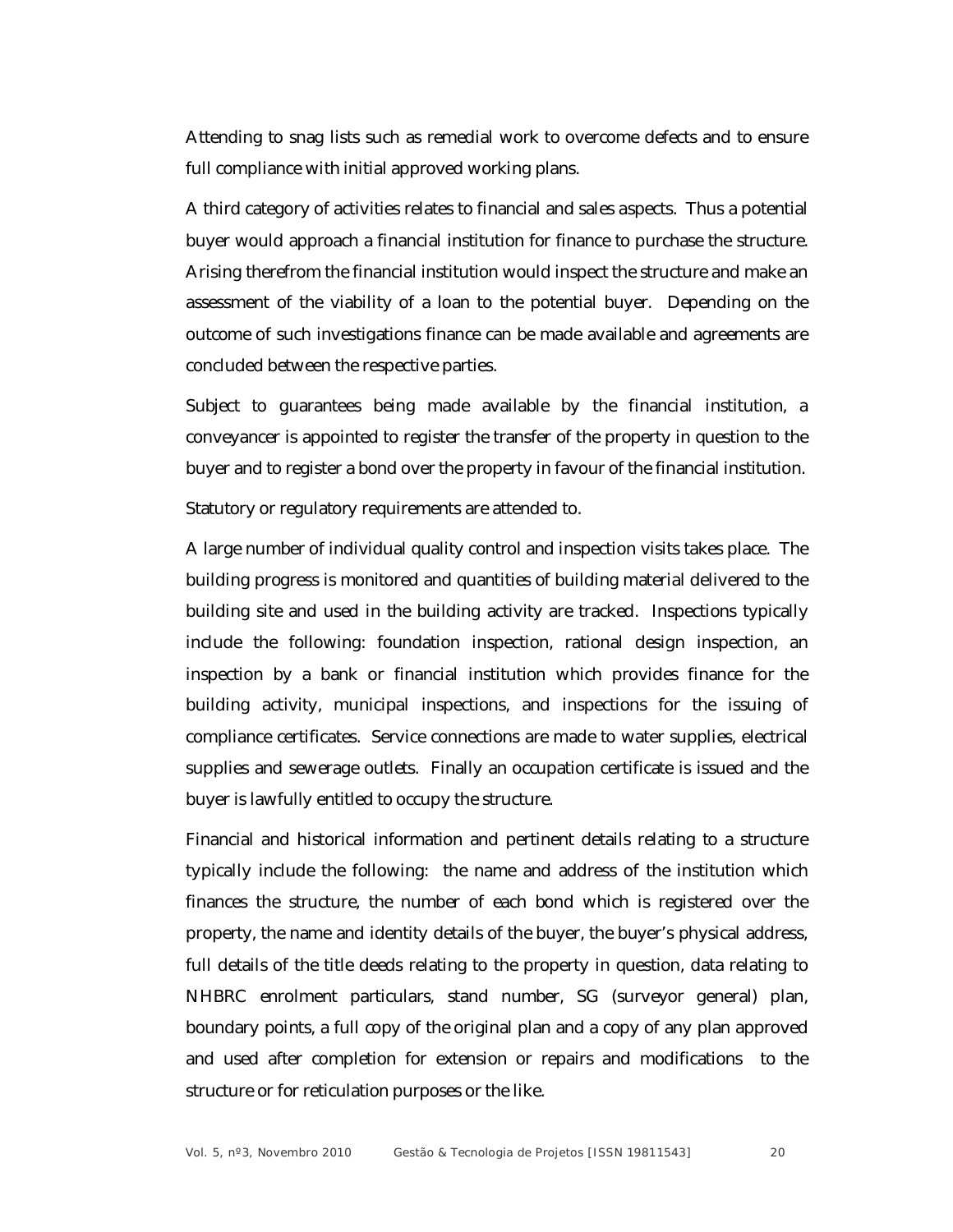It is apparent from the aforegoing that a substantial amount of data is generated. This data should be accessible with ease and rapidly when required. To meet this objective a centralised repository of data is called for. A further factor is the need to associate the repository of data uniquely and unmistakeably with the structure. Our system offers two solutions to the aforementioned requirements. In the first instance the data in question is stored in a storage device e.g. a hard disc or semiconductor memory which is offsite. A unique key is however required in order to read or write data to the storage device. That unique key, which may be electronic in nature, is physically attached to the structure. The data in the key can only be accessed by means of a physical or an electronic visit to the structure. Thus when the key is available the data which is accessed is automatically, directly and uniquely associated with the structure in question.

In an alternative approach the storage mechanism is, itself, physically attached to the structure. Thus, again, the data, when accessed, is automatically and uniquely, directly associated with the structure in question.

In each approach the key or the storage device, as the case may be, is attached to the structure using a physical link e.g. the key is embedded in a container which in turn is embedded in the foundation of the structure.

The information on the storage device is highly relevant to the developer during the planning and construction stages. Subsequently, however, once the developer has been paid for the structure the information contained in the storage device is of greater importance to the buyer of the structure on the one hand, and to the financial institution, on the other hand. Details of the owner are also logged in the storage device. It is appropriate therefore to ensure that the financial institution is placed in a position to safeguard the integrity of the data i.e. control of the storage device would usually be passed to the financial institution until such time as the financial institution no longer has an interest in the structure. This event would normally take place when the bond over the structure has been paid off by the buyer. At that stage control of the storage device should pass to the buyer.

Should the buyer wish to sell his dwelling before the bond has been liquidated in full, the financial institution can be instructed to make information available to the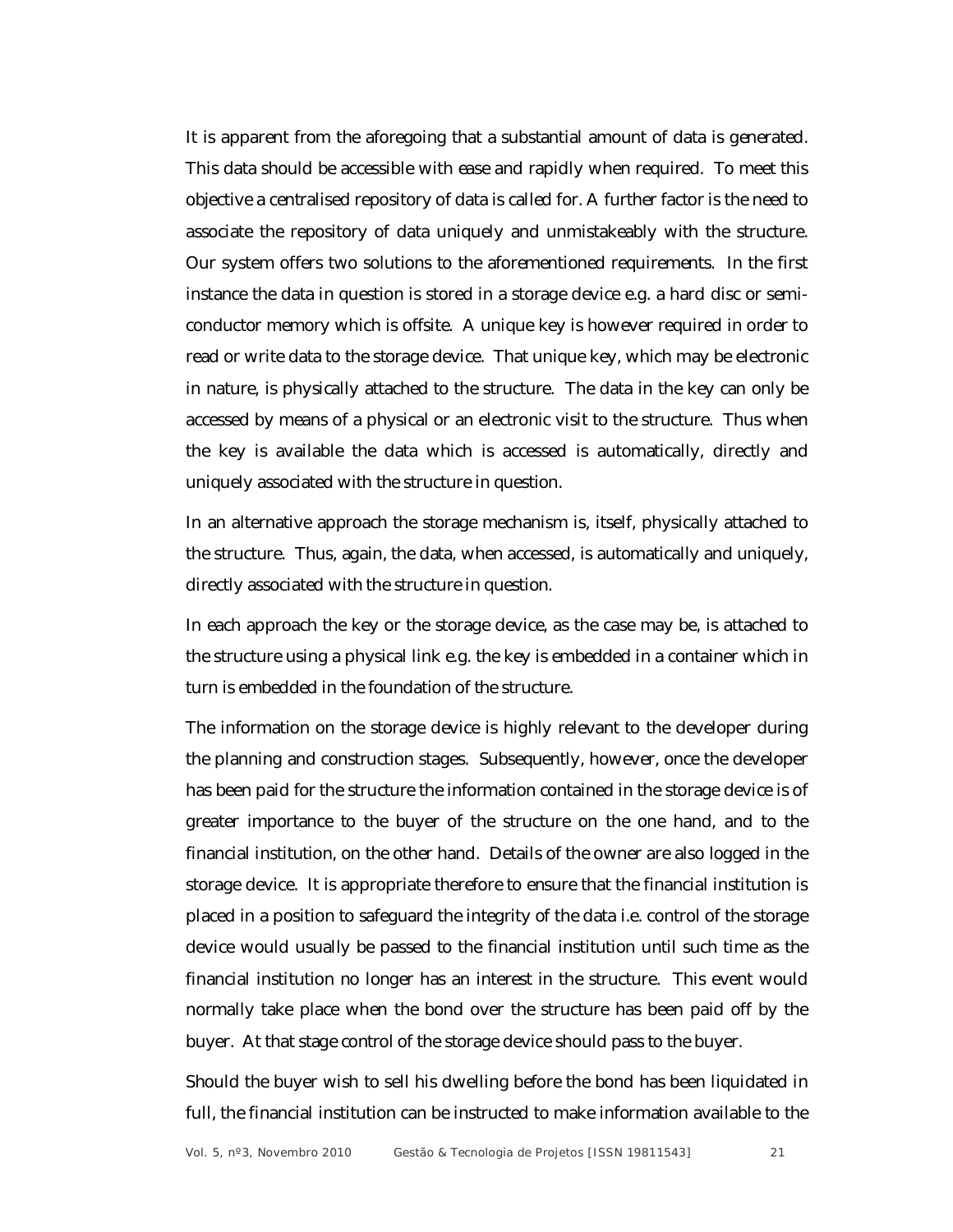home owner or to a sales agent to enable the home owner to sell the house. Control of the storage device will then go to the new bond holder or to the new owner if no bond is involved.

Extensions could be approved at the plan approval stage by the local authority and financial institution and only an increase in the bond amount can trigger automatically the extension process.

It is pointed out if any extensions are to be made to the structure that the necessary background information required in support of an application for approval is readily obtained from the storage device. Information relating directly to the extension, once the extension has been approved, should be transferred to the storage device.

In this particular instance we will focus and demonstrate only one feature of the system and that is the system being used for integrated inspection and control by project managers, subcontractors, engineering, architects, government and local authorities as well as financial institutions.

#### *System features - Inspections monitoring with Space-key*

Inspections are done by the following professionals and authorities during a development:

- **Engineering**
- QS
- Architect
- Project Manager
- NHBRC
- **Municipality**
- Financial Institutions

Inspections are difficult to co-ordinate and control as well as to ensure that reports are accurate and trustworthy. The problems are experienced by the developer as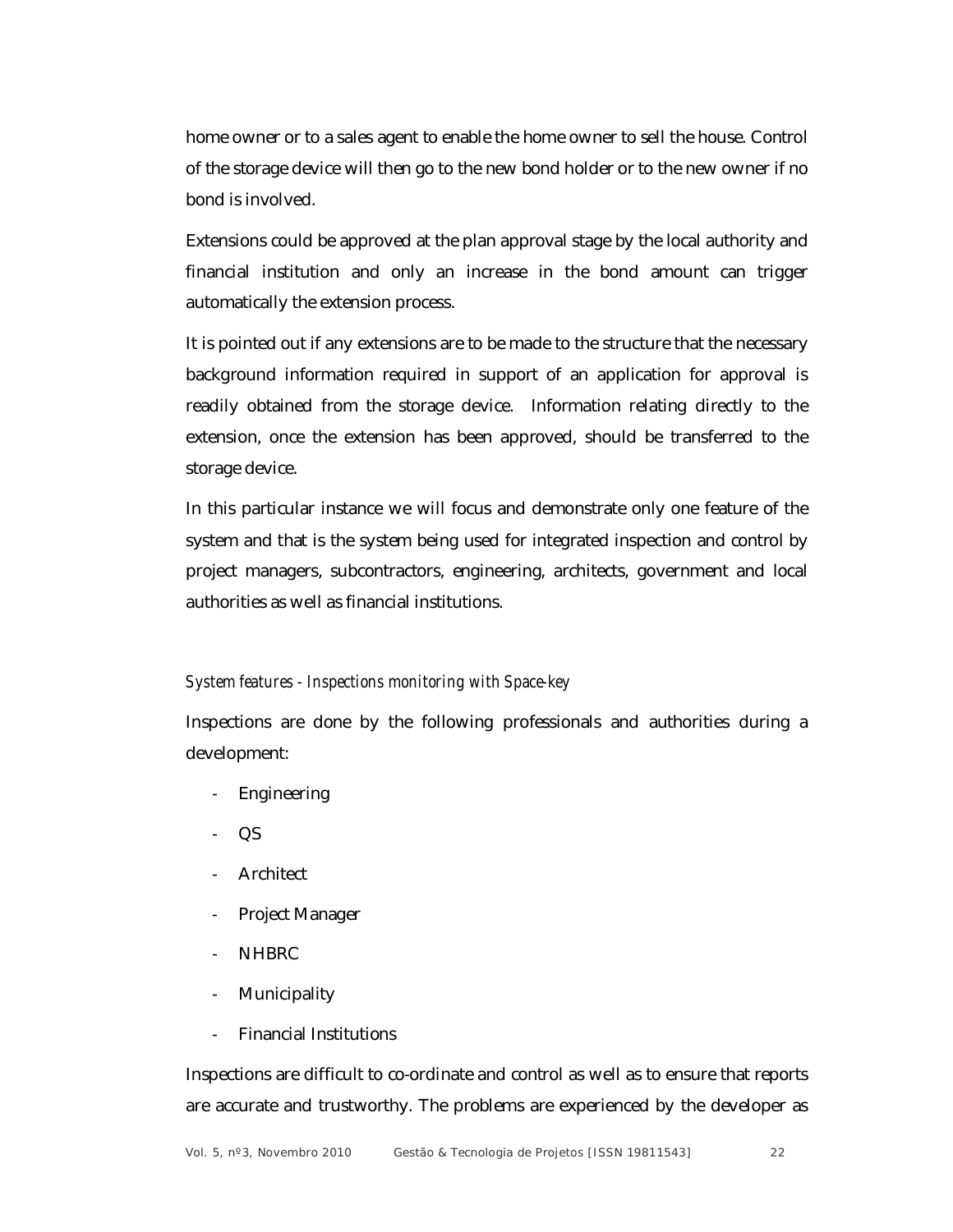well as by the authorities and the financial institutions. Rework is costly and time delays in progress payments can put severe pressure on cash flows.

# **EXECUTION / TECHNOLOGY**

# **SPACE-KEY INTEGRATED HARDWARE & SOFTWARE SYSTEM**



**Figure 5: Programmed Hardware**

*System features – Low Cost Housing Inspections monitoring with Space-key*

An example of the monitoring abilities of Space-Key in the subsidized low cost sector (RDP) can be described as follows:

*STEP 1: Define e-space homes project*

Project number and name Geotechnical detail

Project layout Inspection stages

Virtual home location Certification criteria

House plan detail Project manager

Service level **Professional engineer** 

Subsidy administrator

*STEP 2: Pre-development site verification*

Site satellite photo verification

Stand satellite photo verification

Physical verification of occupant information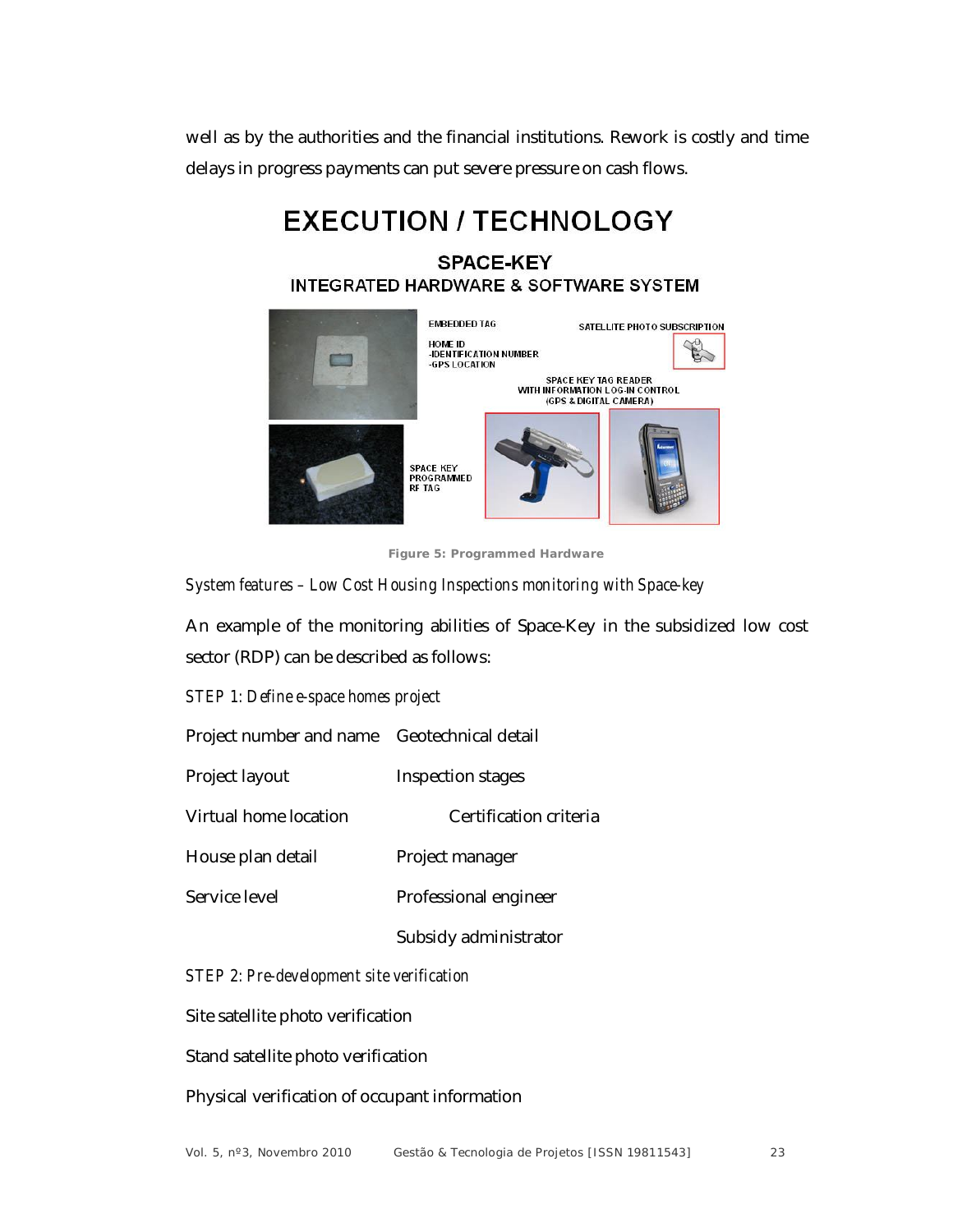Log specified information requirements

Confirm photo with device controlled built-in camera

Upload information to space-key database

*STEP 3: Independent quality control*

Inspections via GPS-coordinated handheld device

Device controls built-in camera

Inspector prompted to:

- Read home ID
- Select Project Name
- Log stand number
- Select stage of inspection
- Log findings
- Select inspector's ID number

Photo only possible after specified criteria were logged

Photo and associated data uploaded to space-key database

Space-key automatically generates progress payment certificate

Lastly one other example of the many features of the system is the integrated control of the conveyancing process. This factor has historically been ignored to a large extent and will now be addressed by the system. In the affordable market sector in South Africa as mentioned above the average transfer delay is 320 days. This should be brought in line with the delay of the middle income group.

The buyer and all other professions are involved in the conveyancing process. Total integrated information and process control with the system will bring transfer delays down to a level much closer to that of the higher income sectors with a result of much faster delivery and substantial cost savings.

### **3.4. SUSTAINABILITY**

*Locality and job creation*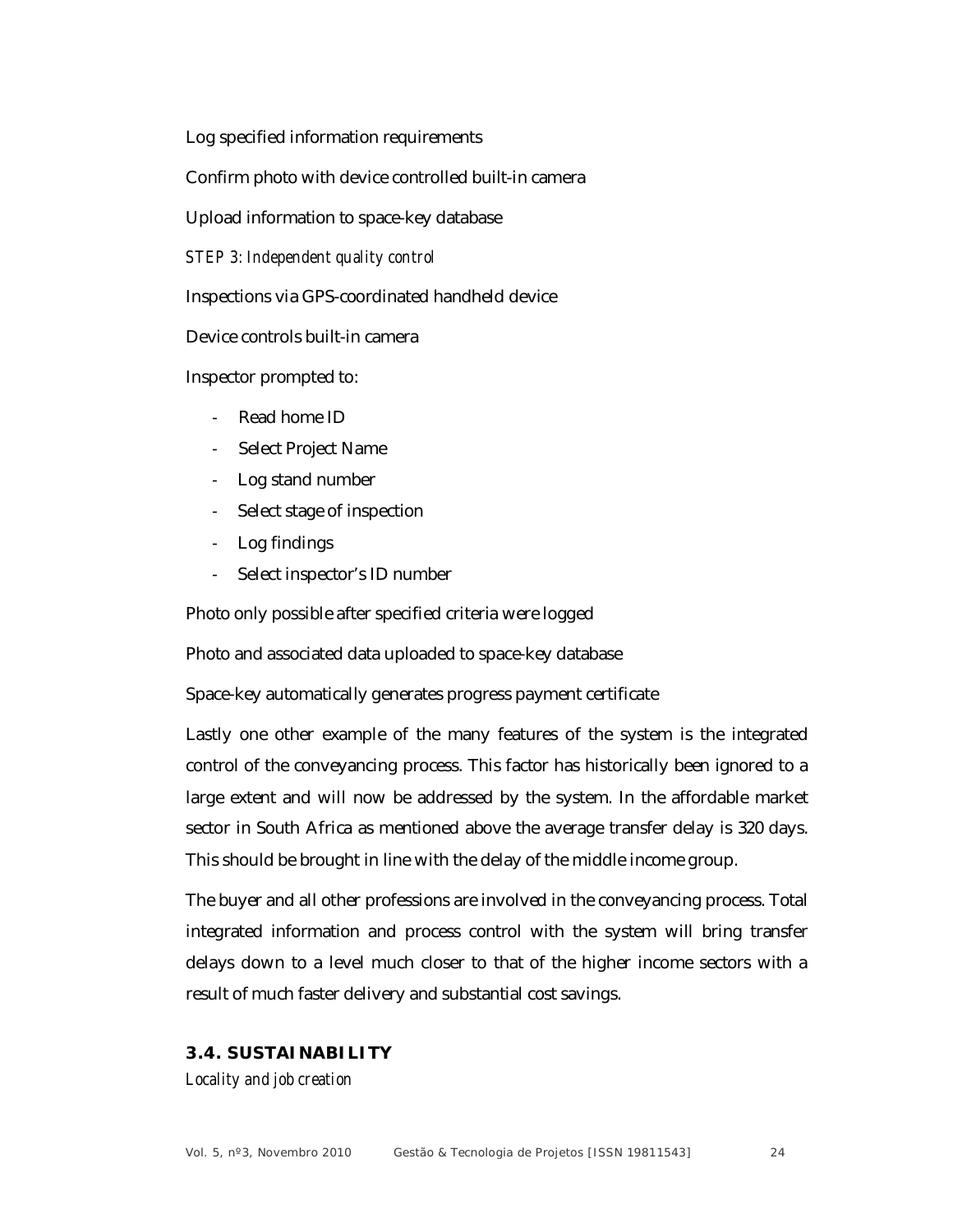Amongst many other factors locality and job creation are very important issues to deal with in the planning and execution of developments.

Home owners spend up to 25% of the income on transport and we rather purchase more expensive land near the workplace and deal with affordability in different ways than having land with not such good locations.

The contruction process makes the use of unskilled labour possible. Employment is in addition created over a longer period of time and eventually construction workers will be licenced to establish their their own business units.

### **3.5. BALANCING ACT**

In conclusion a balance needs to be found between cost increases, affordability, preferences, delivery and sustainability on one side and research, design density, locality, environmental quality and volume based developments on the other side.



**Image 9: Urban Renewal at it's best! Creating a Sense of Place**